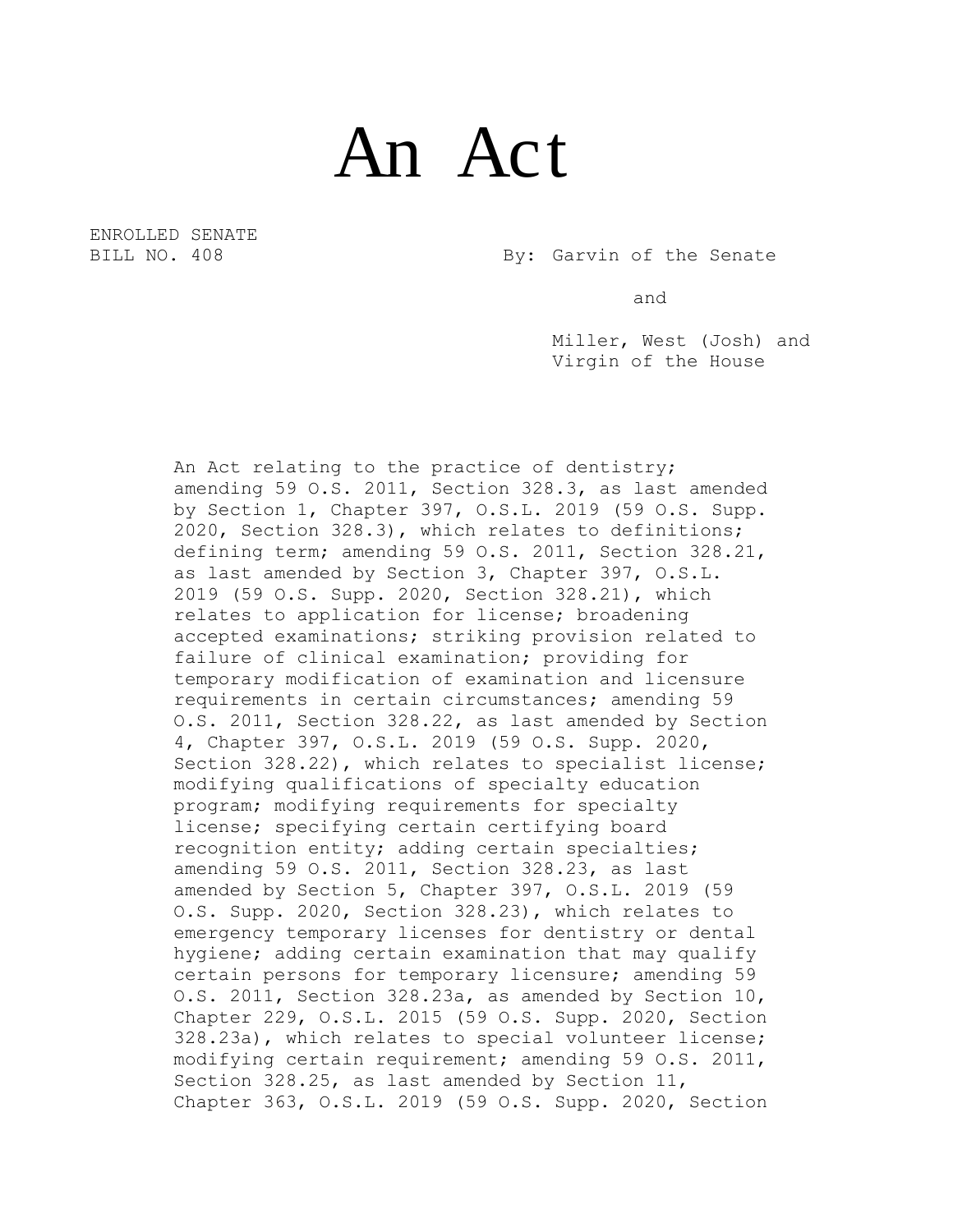328.25), which relates to oral maxillofacial surgery assistant permits; modifying certain continuing education requirements; updating statutory reference; amending 59 O.S. 2011, Section 328.26, as last amended by Section 4, Chapter 302, O.S.L. 2017 (59 O.S. Supp. 2020, Section 328.26), which relates to dental student intern, resident or fellowship permits; allowing certain Residents and Fellows to supervise clinics under certain authority; amending Section 19, Chapter 229, O.S.L. 2015 (59 O.S. Supp. 2020, Section 328.31b), which relates to patient record keeping requirements; modifying certain records requirement; amending 59 O.S. 2011, Section 328.32, as last amended by Section 34, Chapter 161, O.S.L. 2020 (59 O.S. Supp. 2020, Section 328.32), which relates to grounds for penalties; modifying certain grounds; adding reference; amending 59 O.S. 2011, Section 328.33, as last amended by Section 5, Chapter 113, O.S.L. 2016 (59 O.S. Supp. 2020, Section 328.33), which relates to disciplinary action; adding certain violations; authorizing certain advertisement; amending 59 O.S. 2011, Section 328.36a, which relates to laboratory prescriptions; modifying time period of certain requirement; allowing certain referrals; amending 59 O.S. 2011, Section 328.41, as last amended by Section 9, Chapter 397, O.S.L. 2019 (59 O.S. Supp. 2020, Section 328.41), which relates to continuing education requirements; modifying requirements; amending 59 O.S. 2011, Section 328.48, which relates to annual statements of receipts and expenditures; updating term; providing for certain electronic transmission; amending Section 13, Chapter 270, O.S.L. 2012 (59 O.S. Supp. 2020, Section 328.54), which relates to dental practice; allowing certain dentists to practice teledentistry; providing for the practice of dentistry during pandemics, disasters and emergencies; authorizing dentists and dental hygienists to administer vaccinations; repealing 59 O.S. 2011, Section 328.29, which relates to unlawful practices for dental hygienists; repealing 59 O.S. 2011, Section 328.41, as last amended by Section 4,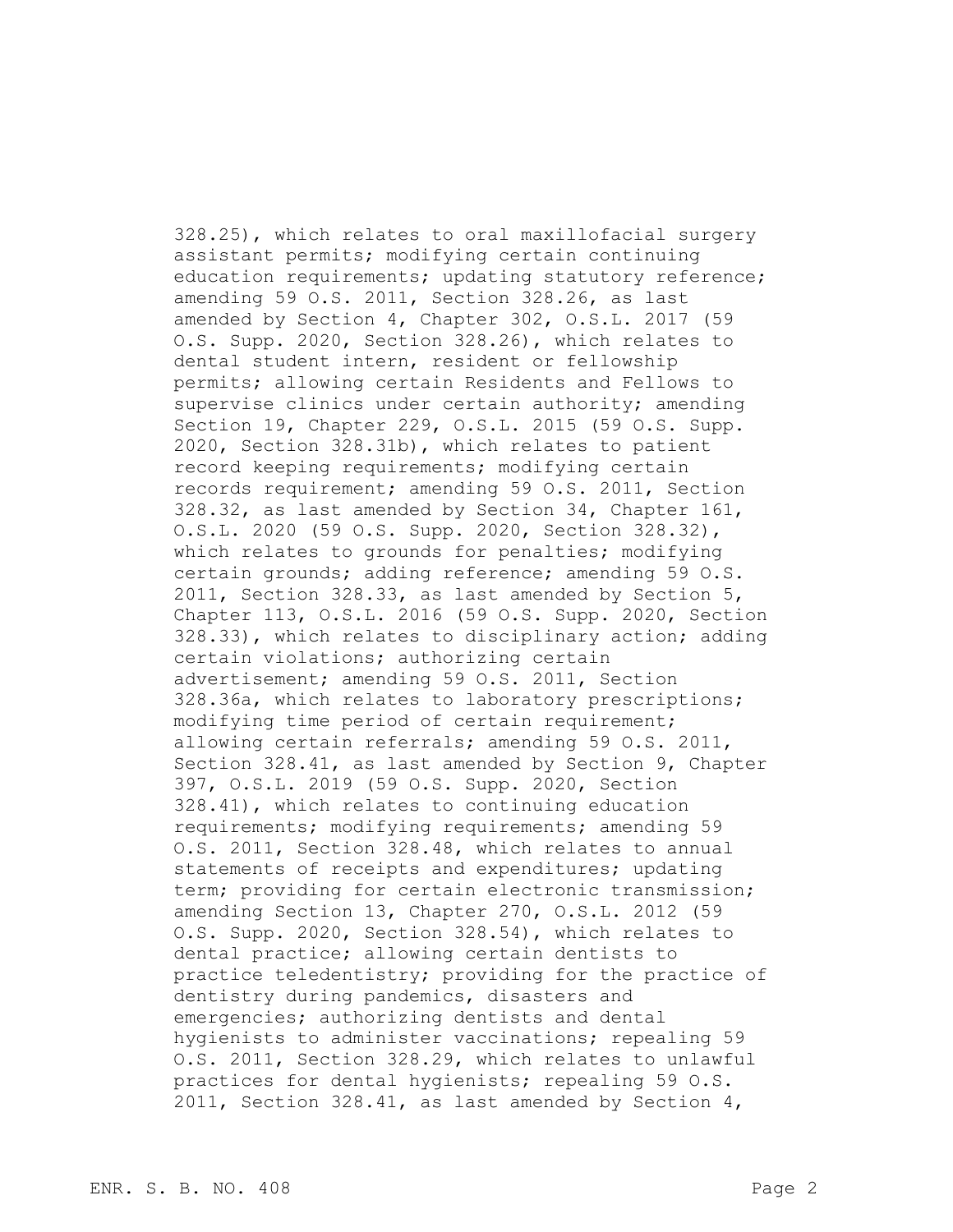Chapter 428, O.S.L. 2019 (59 O.S. Supp. 2020, Section 328.41), which relates to dentistry; providing for codification; and declaring an emergency.

## SUBJECT: Dentistry

BE IT ENACTED BY THE PEOPLE OF THE STATE OF OKLAHOMA:

SECTION 1. AMENDATORY 59 O.S. 2011, Section 328.3, as last amended by Section 1, Chapter 397, O.S.L. 2019 (59 O.S. Supp. 2020, Section 328.3), is amended to read as follows:

Section 328.3. As used in the State Dental Act, the following words, phrases, or terms, unless the context otherwise indicates, shall have the following meanings:

1. "Accredited dental college" means an institution whose dental educational program is accredited by the Commission on Dental Accreditation of the American Dental Association;

2. "Accredited dental hygiene program" means a dental hygiene educational program which is accredited by the Commission on Dental Accreditation of the American Dental Association;

3. "Accredited dental assisting program" means a dental assisting program which is accredited by the Commission on Dental Accreditation of the American Dental Association;

4. "Board" means the Board of Dentistry;

5. "Certified dental assistant" means a dental assistant who has earned and maintains current certified dental assistant certification from the Dental Assisting National Board (DANB);

6. "Coronal polishing" means a procedure limited to the removal of plaque and stain from exposed tooth surfaces, utilizing a slow speed hand piece with a prophy/polishing cup or brush and polishing agent and is not prophylaxis. To be considered prophylaxis,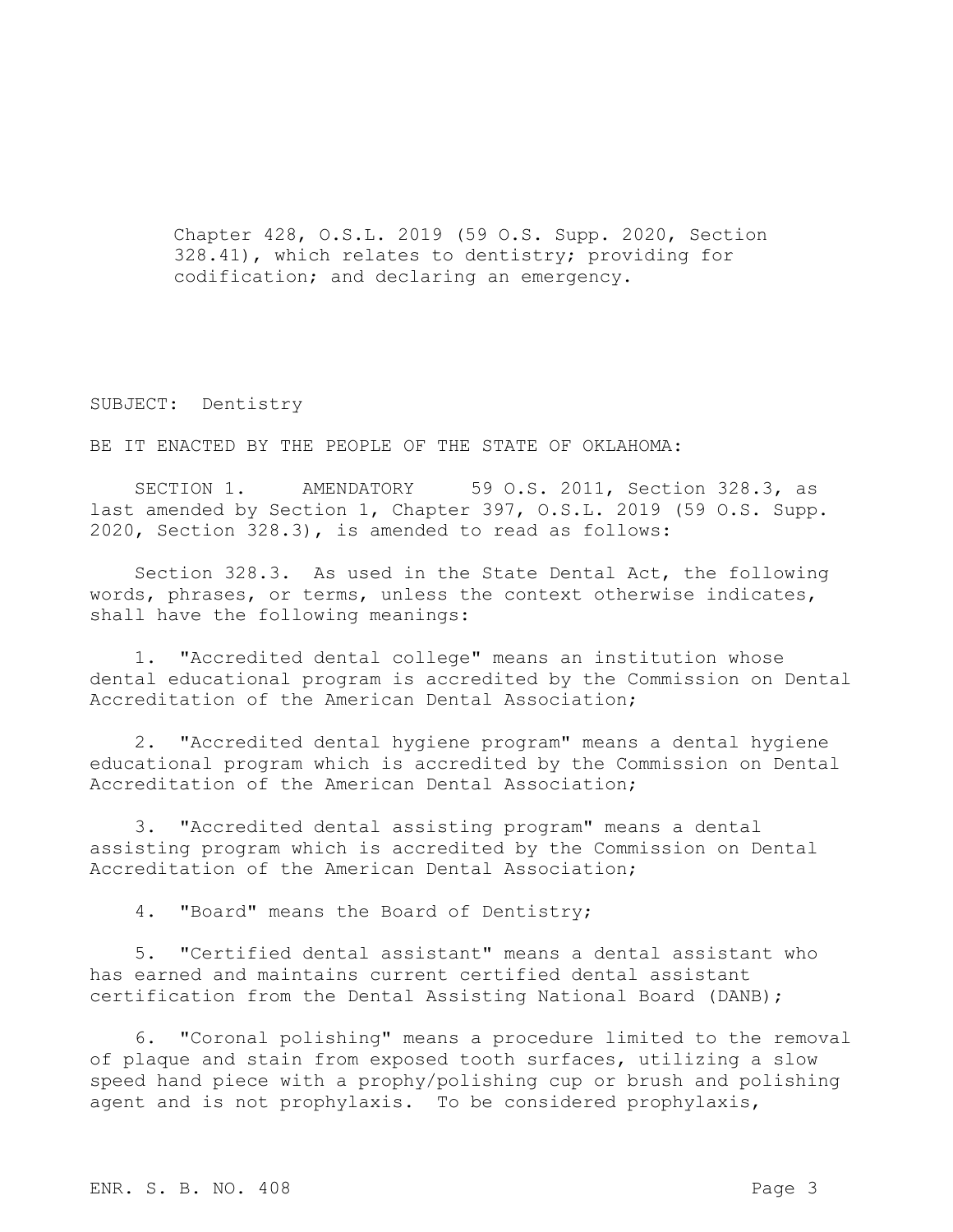examination for calculus and scaling must be done by a hygienist or dentist;

7. "Deep sedation" means a drug-induced depression of consciousness during which patients cannot be easily aroused but respond purposefully following repeated or painful stimulation. The ability to independently maintain ventilator function may be impaired. Patients may require assistance in maintaining a patent airway, and spontaneous ventilation may be inadequate. Cardiovascular function is usually maintained;

8. "Dentistry" means the practice of dentistry in all of its branches;

9. "Dentist" means a graduate of an accredited dental college who has been issued a license by the Board to practice dentistry as defined in Section 328.19 of this title;

10. "Dental ambulatory surgical center (DASC)" means a facility that operates exclusively for the purpose of furnishing outpatient surgical services to patients. A DASC shall have the same privileges and requirements as a dental office and additionally must be an accredited facility by the appropriate entity;

11. "Dental office" means an establishment owned and operated by a dentist for the practice of dentistry, which may be composed of reception rooms, business offices, private offices, laboratories, and dental operating rooms where dental operations are performed;

12. "Dental hygienist" means an individual who has fulfilled the educational requirements and is a graduate of an accredited dental hygiene program and who has passed an examination and has been issued a license by the Board and who is authorized to practice dental hygiene as hereinafter defined;

13. "Dental assistant or oral maxillofacial surgery assistant" means an individual working for a dentist, under the dentist's direct supervision or direct visual supervision, and performing duties in the dental office or a treatment facility $_\tau$  including the limited treatment of patients in accordance with the provisions of the State Dental Act. A dental assistant or oral maxillofacial surgery assistant may assist a dentist with the patient; provided,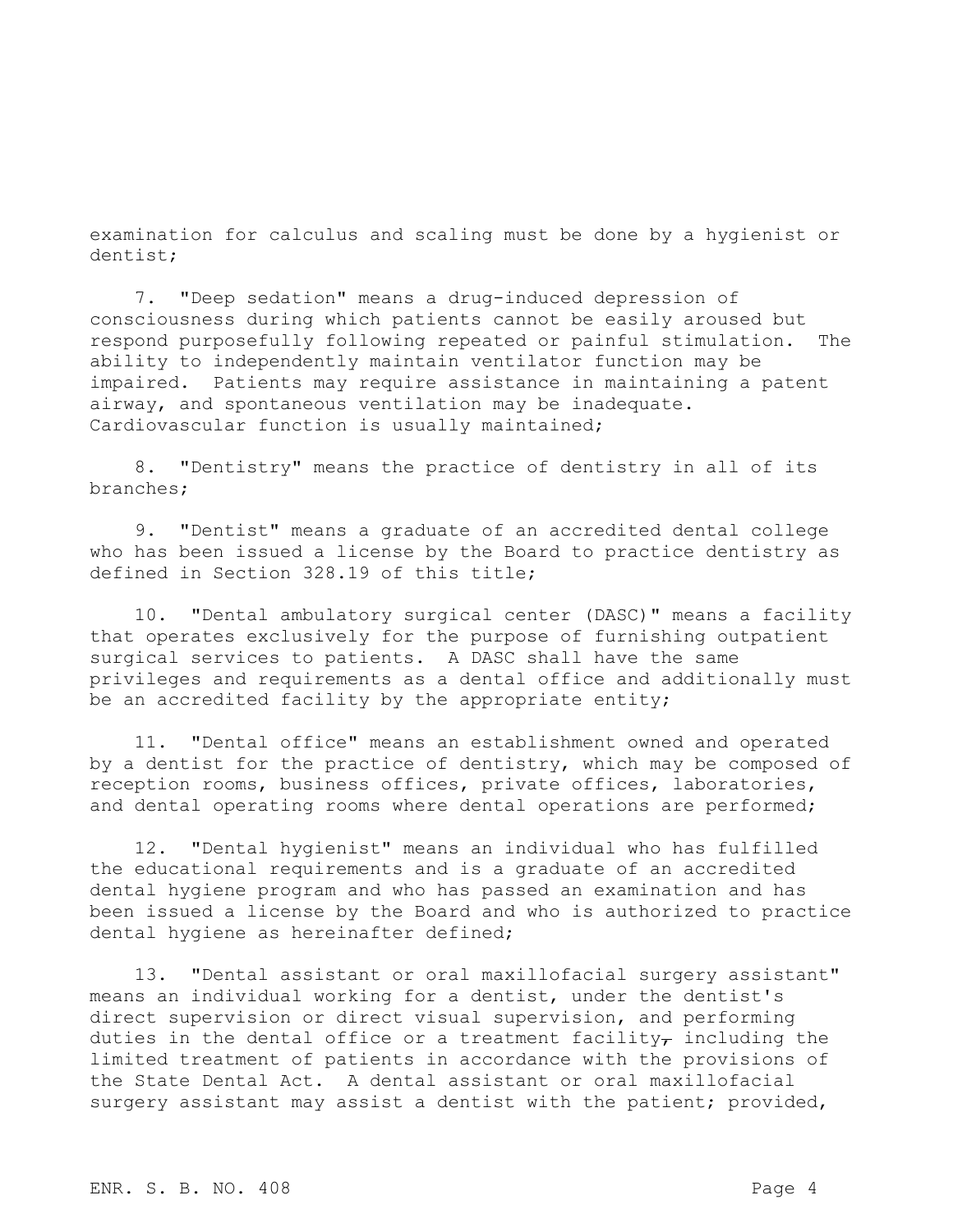this shall be done only under the direct supervision or direct visual supervision and control of the dentist and only in accordance with the educational requirements and rules promulgated by the Board;

14. "Dental laboratory" means a location, whether in a dental office or not, where a dentist or a dental laboratory technician performs dental laboratory technology;

15. "Dental laboratory technician" means an individual whose name is duly filed in the official records of the Board, which authorizes the technician, upon the laboratory prescription of a dentist, to perform dental laboratory technology, which services must be rendered only to the prescribing dentist and not to the public;

16. "Dental laboratory technology" means using materials and mechanical devices for the construction, reproduction or repair of dental restorations, appliances or other devices to be worn in a human mouth;

17. "Dental specialty" means a specialized practice of a branch of dentistry, recognized by the Board, where the dental college and specialty program are accredited by the Commission on Dental Accreditation (CODA), or a dental specialty recognized by the Board, requiring a minimum number of hours of approved education and training and/or recognition by a nationally recognized association or accreditation board;

18. "Direct supervision" means the supervisory dentist is in the dental office or treatment facility and, during the appointment, personally examines the patient, diagnoses any conditions to be treated, and authorizes the procedures to be performed by a dental hygienist, dental assistant, or oral maxillofacial surgery assistant. The supervising dentist is continuously on-site and physically present in the dental office or treatment facility while the procedures are being performed and, before dismissal of the patient, evaluates the results of the dental treatment;

19. "Direct visual supervision" means the supervisory dentist has direct ongoing visual oversight which shall be maintained at all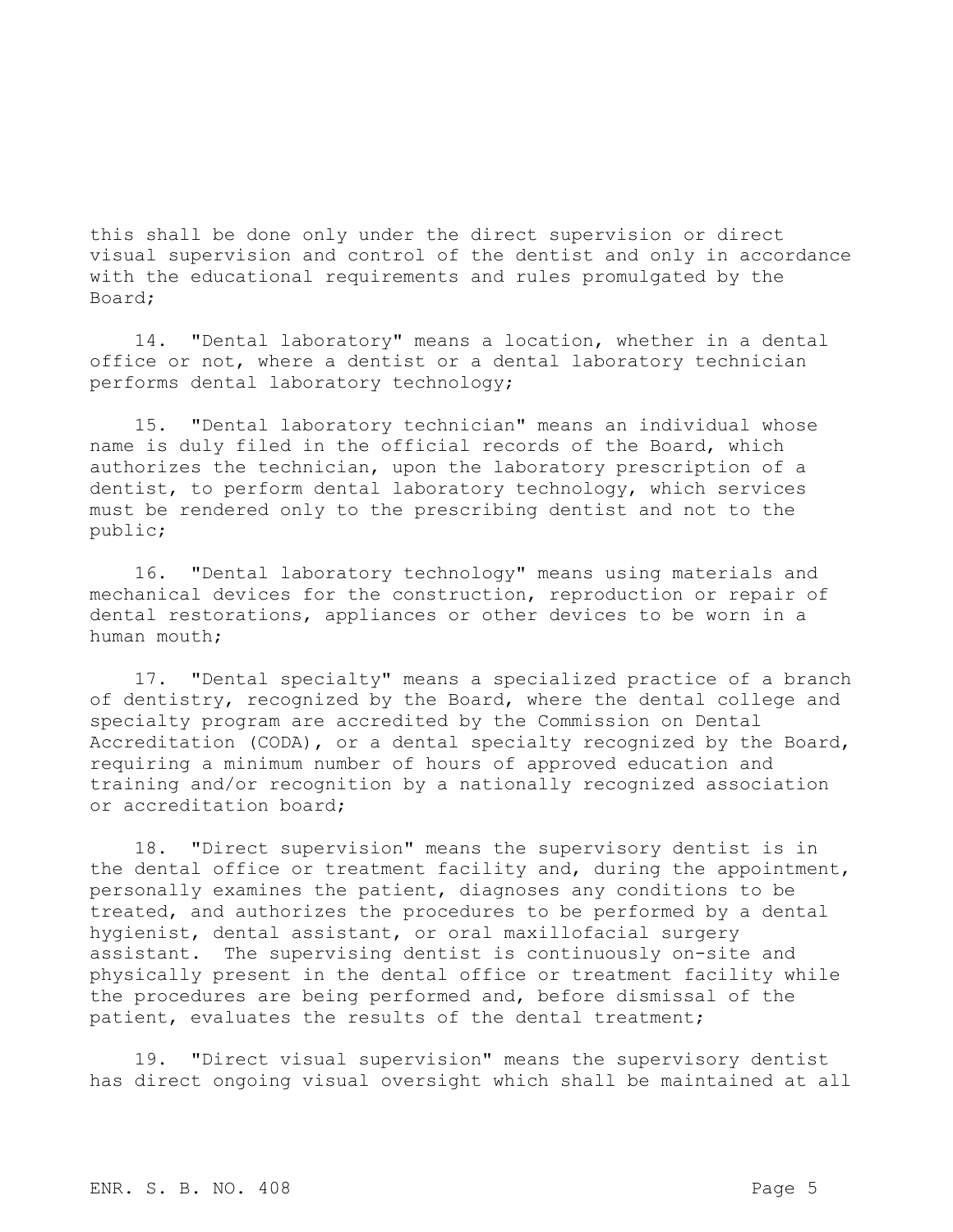times during any procedure authorized to be performed by a dental assistant or an oral maxillofacial surgery assistant;

20. "Fellowship" means a program designed for post-residency graduates to gain knowledge and experience in a specialized field;

21. "General anesthesia" means a drug-induced loss of consciousness during which patients are not arousable, even by painful stimulation. The ability to independently maintain ventilator function is often impaired. Patients often require assistance in maintaining a patent airway, and positive pressure ventilation may be required because of depressed spontaneous ventilation or drug-induced depression of neuromuscular function. Cardiovascular function may be impaired;

22. "General supervision" means the supervisory dentist has diagnosed any conditions to be treated within the past thirteen (13) months, has personally authorized the procedures to be performed by a dental hygienist, and will evaluate the results of the dental treatment within a reasonable time as determined by the nature of the procedures performed, the needs of the patient, and the professional judgment of the supervisory dentist. General supervision may only be used to supervise a hygienist and may not be used to supervise an oral maxillofacial surgery assistant or dental assistant;

23. "Indirect supervision" means the supervisory dentist is in the dental office or treatment facility and has personally diagnosed any conditions to be treated, authorizes the procedures to be performed by a dental hygienist, remains in the dental office or treatment facility while the procedures are being performed, and will evaluate the results of the dental treatment within a reasonable time as determined by the nature of the procedures performed, the needs of the patient, and the professional judgment of the supervisory dentist. Indirect supervision may not be used for an oral maxillofacial surgery assistant or a dental assistant;

24. "Investigations" means an investigation proceeding, authorized under Sections 328.15A and 328.43a of this title, to investigate alleged violations of the State Dental Act or the rules of the Board;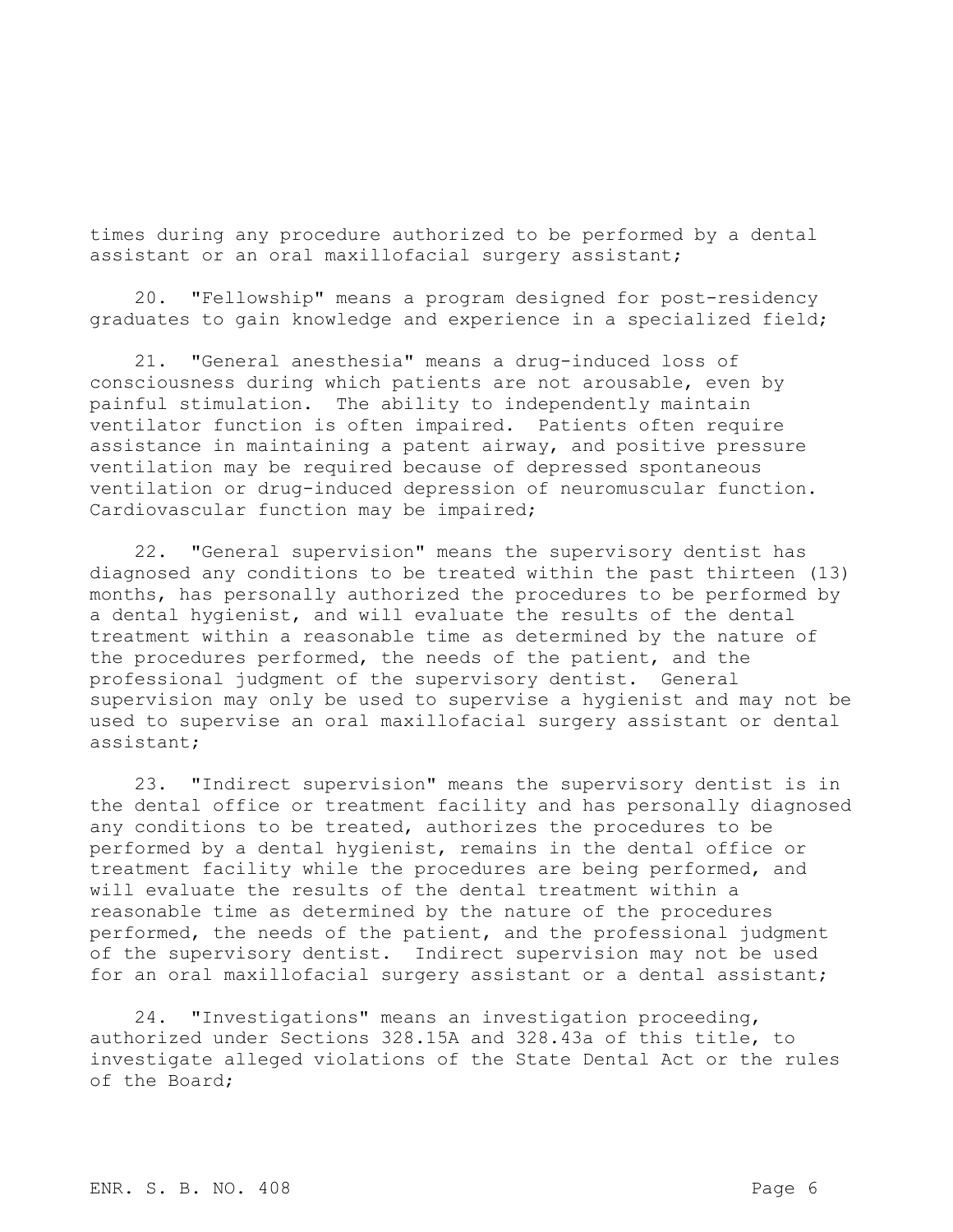25. "Laboratory prescription" means a written description, dated and signed by a dentist, of dental laboratory technology to be performed by a dental laboratory technician;

26. "Minimal sedation" means a minimally depressed level of consciousness, produced by a pharmacological method, that retains the patient's ability to independently and continuously maintain an airway and respond normally to tactile stimulation and verbal command. Although cognitive function and coordination may be modestly impaired, ventilator and cardiovascular functions are unaffected;

27. "Mobile dental anesthesia provider" means a licensed and anesthesia-permitted dentist, physician or certified registered nurse anesthetist (CRNA) that has a mobile dental unit and provides anesthesia in dental offices and facilities in the state;

28. "Mobile dental clinic" means a permitted motor vehicle or trailer utilized as a dental clinic, and/or that contains dental equipment and is used to provide dental services to patients on-site and shall not include a mobile dental anesthesia provider. A mobile dental clinic shall also mean and include a volunteer mobile dental facility that is directly affiliated with a church or religious organization as defined by Section 501(c)(3) or 501(d) of the United States Internal Revenue Code, the church or religious organization with which it is affiliated is clearly indicated on the exterior of the mobile dental facility, and such facility does not receive any form of payment either directly or indirectly for work provided to patients other than donations through the affiliated church or religious organization; provided, that the volunteer mobile dental facility shall be exempt from any registration fee required under the State Dental Act;

29. "Moderate sedation" means a drug-induced depression of consciousness during which patients respond purposefully to verbal commands, either alone or accompanied by light tactile stimulation. No interventions are required to maintain a patent airway, and spontaneous ventilation is adequate. Cardiovascular function is usually maintained;

30. "Prophylaxis" means the removal of any and all calcareous deposits, stains, accretions or concretions from the supragingival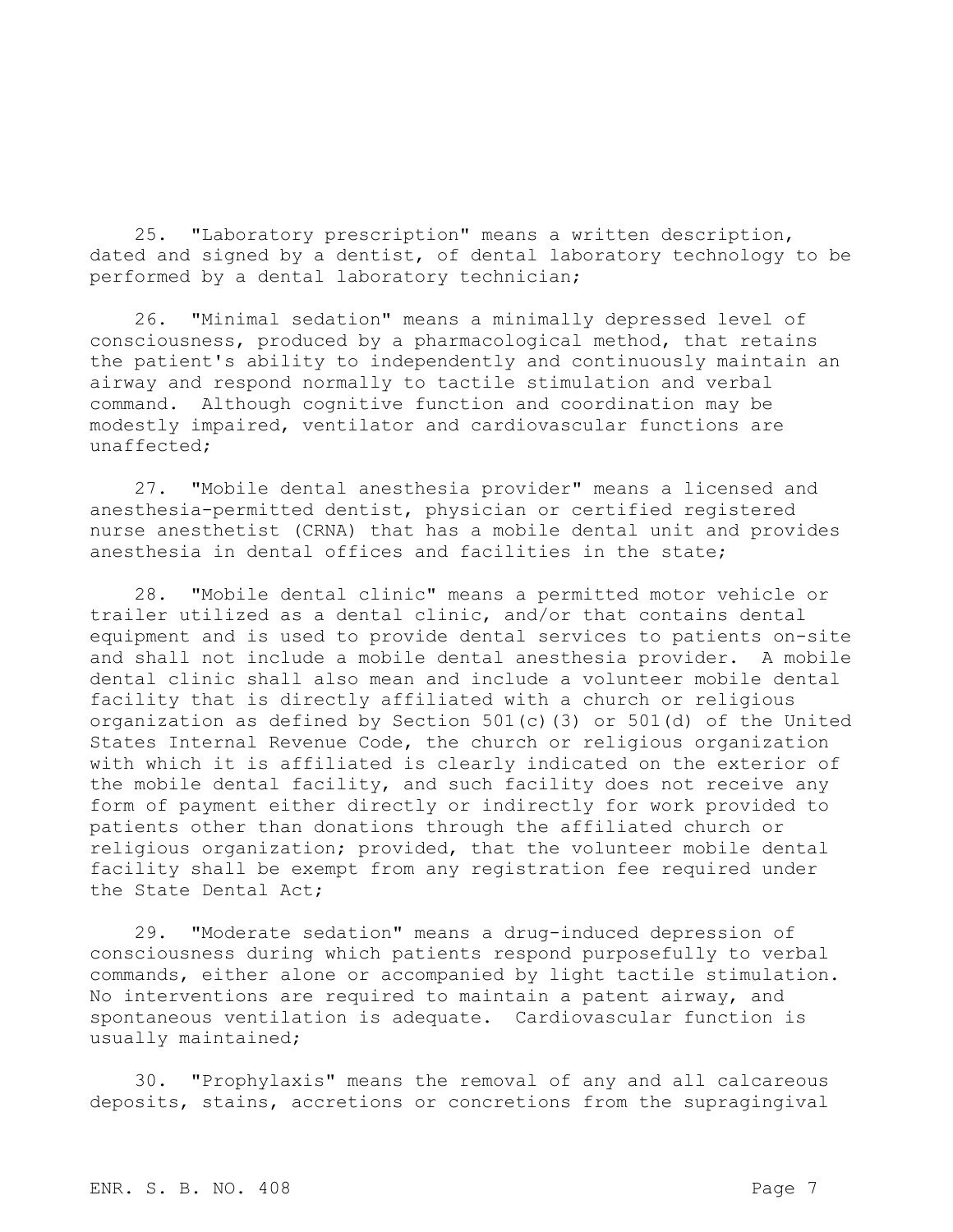and subgingival surfaces of human teeth, utilizing instrumentation by scaler or periodontal curette on the crown and root surfaces of human teeth including rotary or power-driven instruments. This procedure may only be performed by a dentist or dental hygienist;

31. "Patient" or "patient of record" means an individual who has given a medical history and has been examined and accepted by a dentist for dental care;

32. "Residencies" are programs designed for advanced clinical and didactic training in general dentistry or other specialties or other specialists at the post-doctoral level recognized by the Commission on Dental Accreditation (CODA) or the Board;

33. "Supervision" means direct supervision, direct visual supervision, indirect supervision or general supervision; and

34. "Teledentistry" means the remote delivery of dental patient care via telecommunications and other technology for the exchange of clinical information and images for dental consultation, preliminary treatment planning and patient monitoring; and

35. "Treatment facility" means:

- a. a federal, tribal, state or local public health facility,
- b. a federal qualified health care facility Federally Qualified Health Center (FQHC),
- c. a private health facility,
- d. a group home or residential care facility serving the elderly, handicapped or juveniles,
- e. a hospital or dental ambulatory surgery center (DASC),
- f. a nursing home,
- g. a penal institution operated by or under contract with the federal or state government,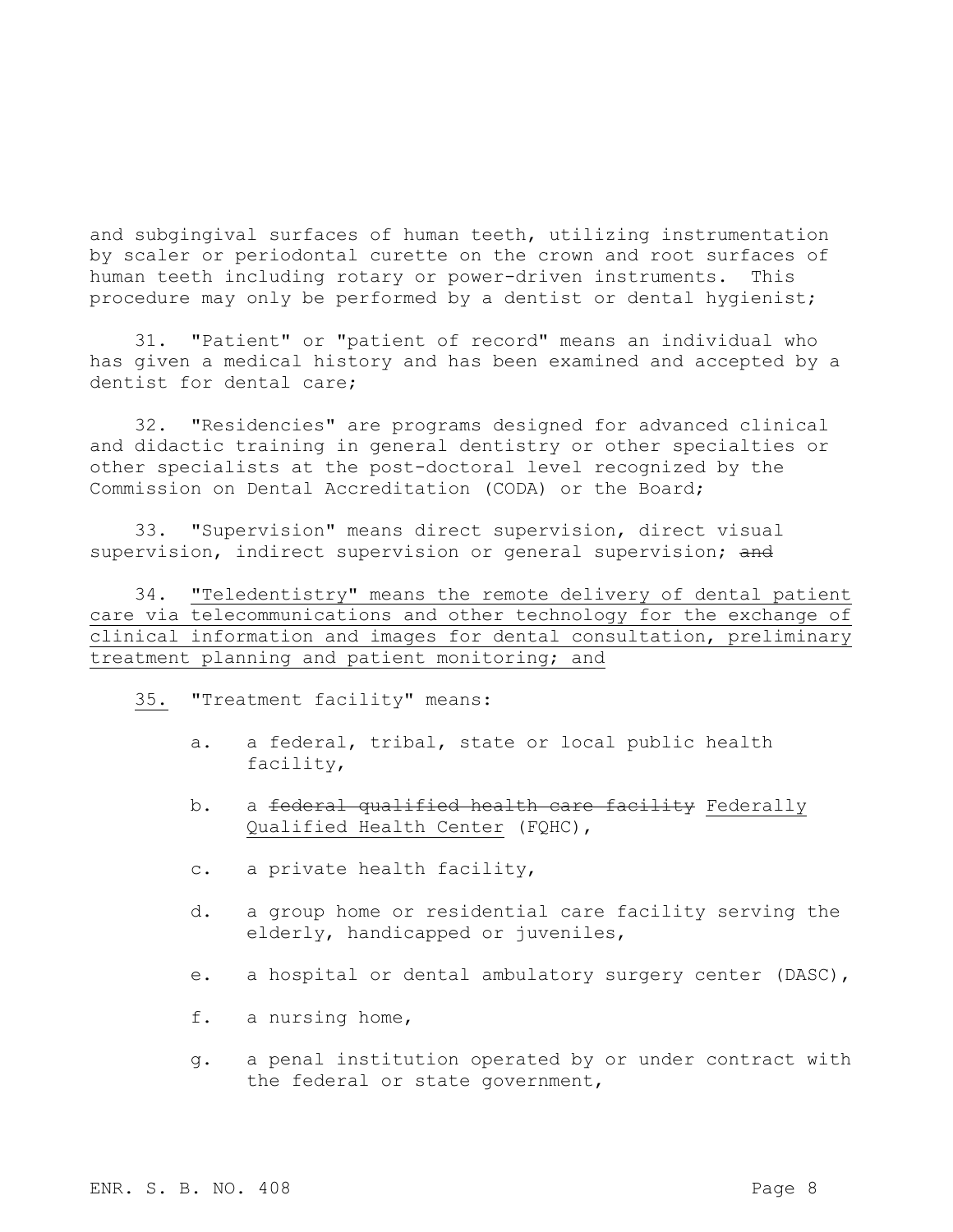- h. a public or private school,
- i. a patient of record's private residence,
- j. a mobile dental clinic,
- k. a dental college, dental program, dental hygiene program or dental assisting program accredited by the Commission on Dental Accreditation, or
- l. such other places as are authorized by the Board.

SECTION 2. AMENDATORY 59 O.S. 2011, Section 328.21, as last amended by Section 3, Chapter 397, O.S.L. 2019 (59 O.S. Supp. 2020, Section 328.21), is amended to read as follows:

Section 328.21. A. No person shall practice dentistry or dental hygiene without first applying for and obtaining a license from the Board of Dentistry.

B. Application shall be made to the Board in writing and shall be accompanied by the fee established by the rules of the Board, together with satisfactory proof that the applicant:

1. Is of good moral character;

2. Is twenty-one (21) years of age, or over, at the time of making application to practice dentistry or eighteen (18) years of age, or over, if the applicant is to practice dental hygiene;

3. Has passed a written theoretical examination and a clinical examination approved by the Board; and

4. Has passed a written jurisprudence examination over the rules and laws affecting dentistry in this state.

C. An application from a candidate who desires to secure a license from the Board to practice dentistry or dental hygiene in this state shall be accompanied by satisfactory proof that the applicant: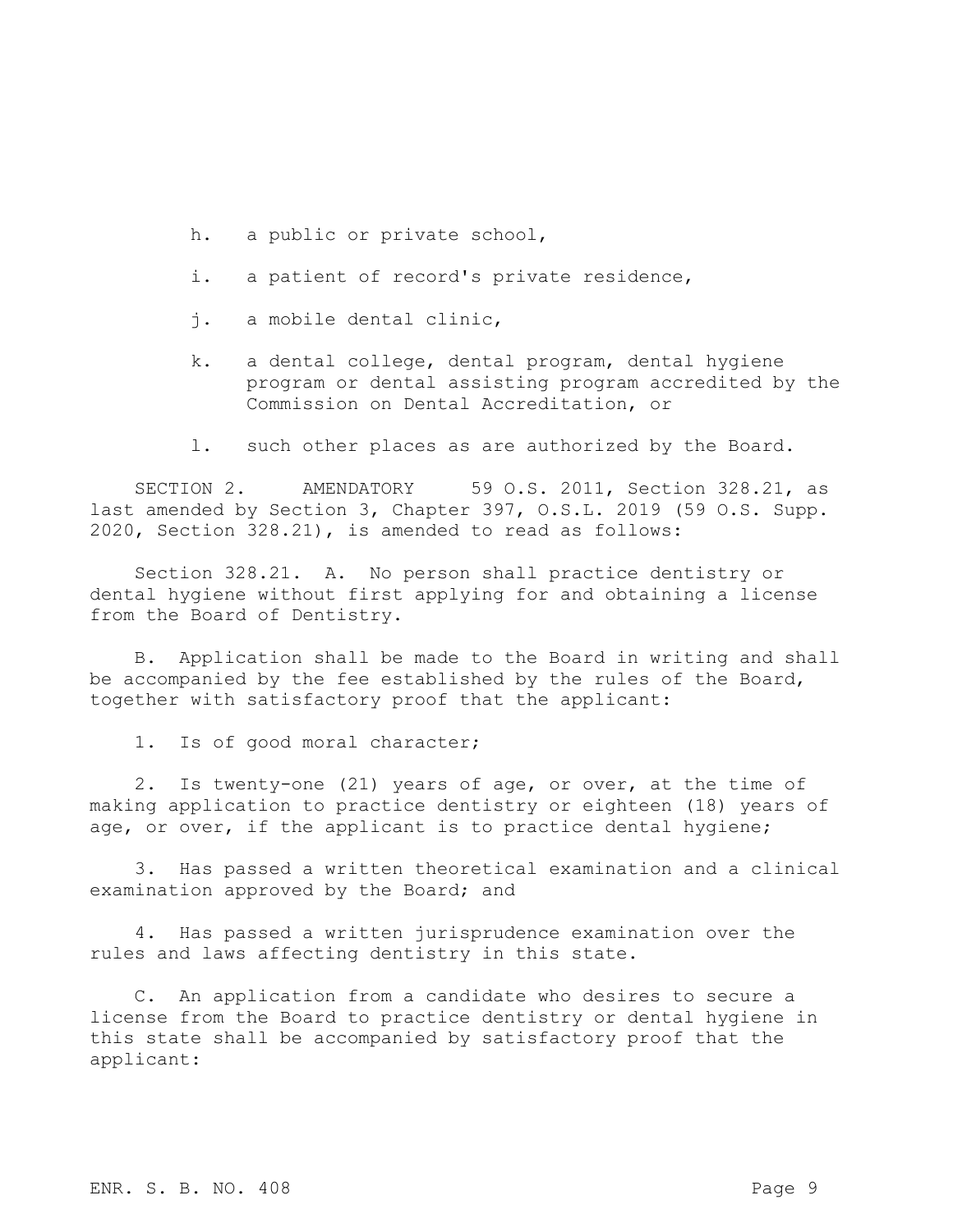1. Is a graduate of an accredited dental college, if the applicant is to practice dentistry;

2. Is a graduate of an accredited dental hygiene program, if the applicant is to practice dental hygiene; and

3. Has passed all portions of the National Board Dental Examination or the National Board Dental Hygiene Examination.

D. Pursuant to Section 328.15 of this title, the Board may affiliate as a member state, and accept regional exams including, but not limited to from the Commission on Dental Competency Assessments (CDCA), the Western Regional Examination Examining Board (WREB), or the Central Regional Dental Testing Service (CRDTS)  $\Theta$ r another regional exam that includes if the following requirements are included:

a. for

1. For dental licensing the following components:

 $(1)$ 

a. a fixed prosthetic component of the preparation of an anterior all porcelain crown and the preparation of a three-unit posterior bridge,

 $(2)$ 

b. a periodontal component on a live patient,

 $+3+$ 

c. an endodontic component,

 $(4)$ 

d. an anterior class III and posterior class II restorative component on a live patient,

 $(5)$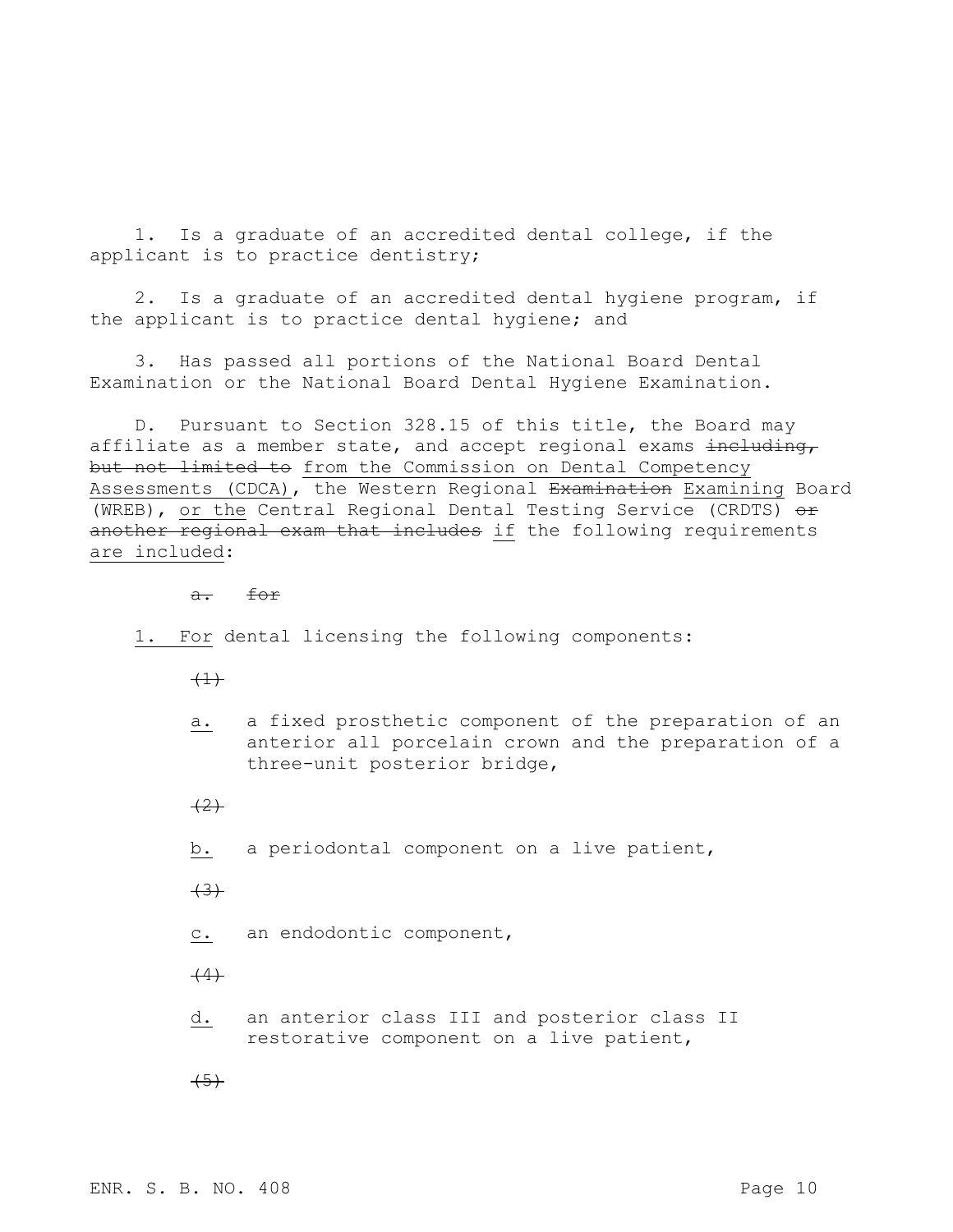e. a diagnosis and treatment planning section as approved by the Board, as specified in Section 328.15 of this title, and

 $(6)$ 

f. the Board may determine equivalencies based on components of other exams for the purpose of credentialing $\tau$ ; or

b. for

2. For dental hygienists licensing the following components:

 $(1)$ 

- a. clinical patient treatments with an evaluation of specific clinical skills as well as, and
- b. evaluation of the candidate's compliance with professional standards during the treatment as approved by the Board in Section 325.15 328.15 of this title and shall include:

 $(a)$ 

(1) extra/intra oral assessment,

 $(b)$ 

(2) periodontal probing, and

 $\left( e\right)$ 

(3) scaling/subgingival calculus removal and supragingival deposit removal.

E. When the applicant and the accompanying proof are found satisfactory, the Board shall notify the applicant to appear for the jurisprudence examination at the time and place to be fixed by the Board. A dental student or a dental hygiene student in their last semester of a dental or dental hygiene program, having met all other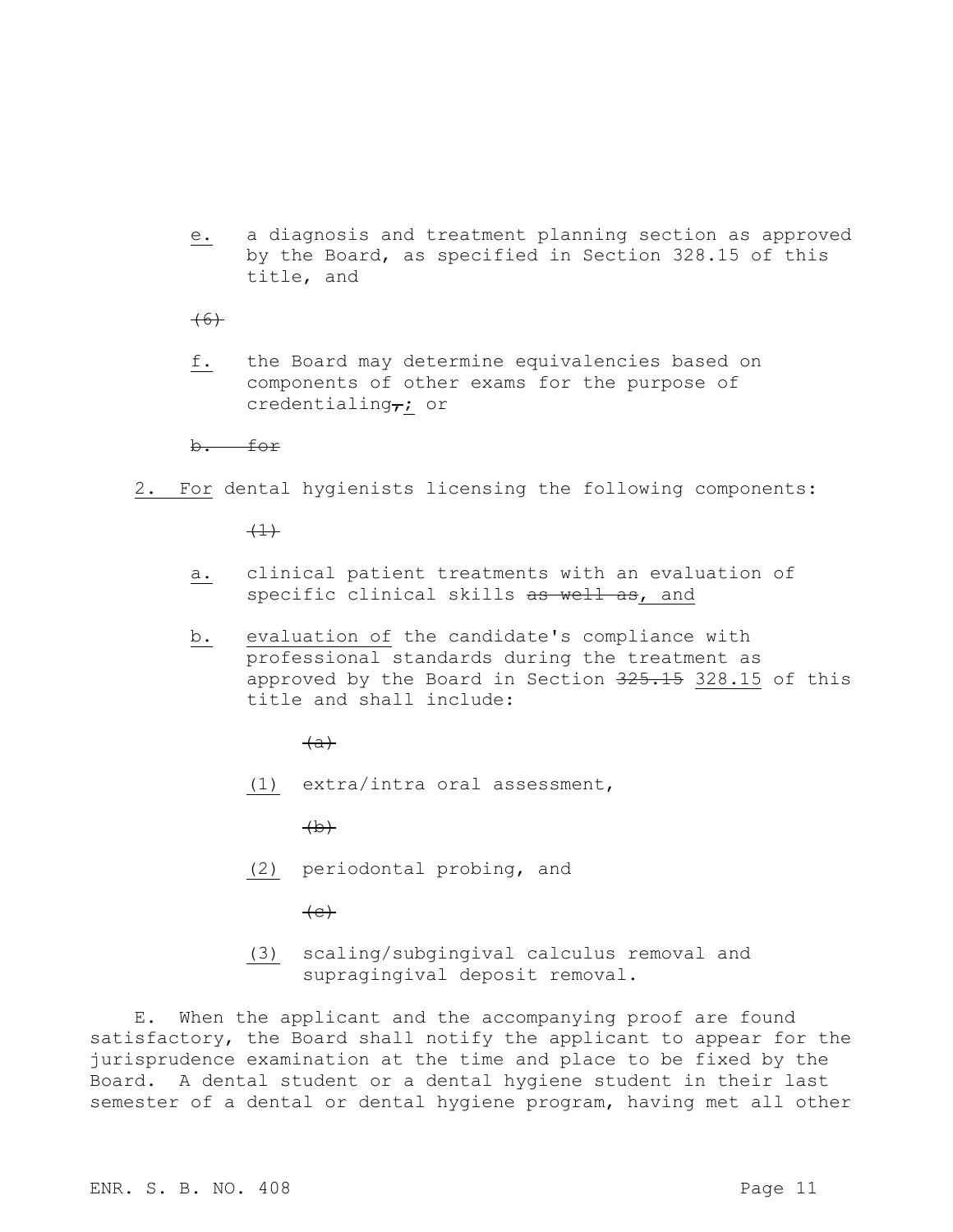requirements, may make application and take the jurisprudence examination with a letter from the dean of the dental school or director of the hygiene program stating that the applicant is a candidate for graduation within the next six (6) months.

F. The Board shall require every applicant for a license to practice dentistry or dental hygiene to submit, for the files of the Board, a copy of a dental degree or dental hygiene degree, an official transcript, a recent photograph duly identified and attested, and any other information as required by the Board.

G. Any applicant who fails to pass the jurisprudence examination may apply for a second examination, in which case the applicant shall pay a reexamination fee as established by the statutes or rules of the State Dental Act.

H. Any applicant who fails to pass the clinical examination as described in paragraph 4 of subsection C of this section may be given credit for such subjects as the Board may allow, but such credits shall be extended only to the succeeding examinations. If the applicant fails to pass a second examination, before further reexamination, the Board may require evidence of additional education, as specified by the Board. After a third examination, the Board may deny the applicant another examination.

 $\pm$ . A dentist or dental hygienist currently licensed in another state having met the qualifications in paragraphs 1 through 3 of subsections B and C of this section may apply for a license by credentials upon meeting the following:

1. A dentist holding a general dentist license in good standing and having practiced for at least five hundred (500) hours within the previous five (5) years immediately prior to application and having passed a regional examination substantially equivalent to the requirements for this state may apply for licensure by credentials;

2. A dental hygienist holding a dental hygiene license in good standing and having practiced for at least four hundred twenty (420) hours within the previous five (5) years immediately prior to application and having passed a regional examination substantially equivalent to the requirements for Oklahoma may apply for licensure by credentials. Applicants for credentialing must include: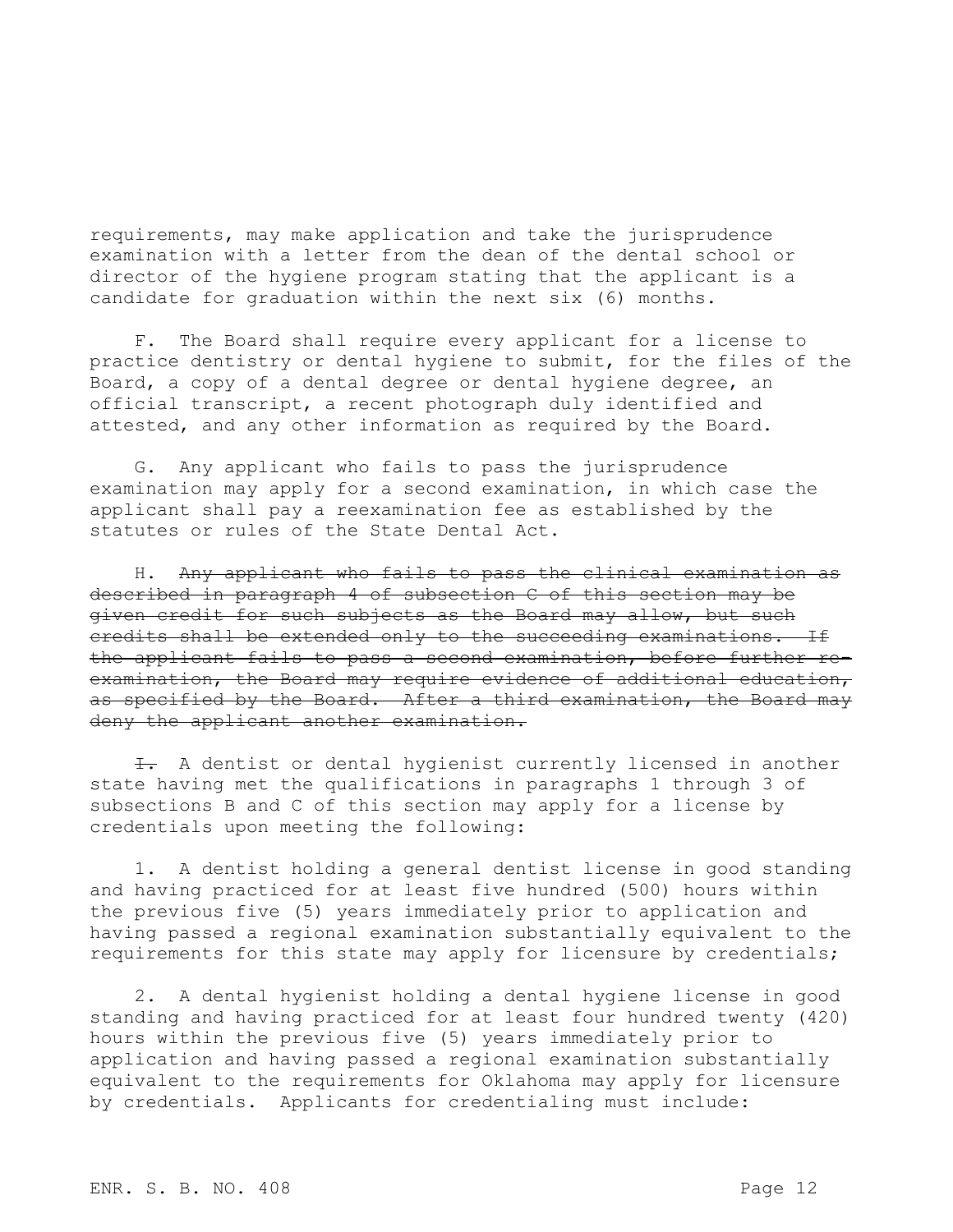a. a letter of good standing from all states in which the applicant has ever been licensed, and

b. any other requirements as set forth by the rules;

3. An applicant applying for a dental or dental hygiene license by credentials shall only be required to pass the jurisprudence portion of the examination requirements as set forth in paragraph 4 of subsection  $\in$  B of this section; or

4. A dental hygienist applying for credentialing for advanced procedures by providing proof of passage of the advanced procedure in a CDCA, WREB or CRDTS exam.

J. I. There shall be two types of advanced procedure available for dental hygienists upon completion of a CODA Commission on Dental Accreditation (CODA) approved program or course that has been approved by the Board:

1. Administration of nitrous oxide; and

2. Administration of local anesthesia.

K. J. All licensees and permit holders shall display their current permit or license in a visible place within the dental office or treatment facility.

K. The Board shall have the authority to temporarily change requirements of an examination due to availability or changes in the examination format, not to exceed one (1) year.

L. During a year in which governmental officials have declared a health pandemic, a state or federal disaster, or other natural or man-made disaster, the Board shall have the authority through a resolution to change or make allowances in requirements of all candidates for licensure and issue temporary licenses for extended periods of time or as needed until the event passes. The resolution shall have a beginning and an end date and shall automatically expire no less than thirty (30) days after the end of the disaster is declared by governmental officials.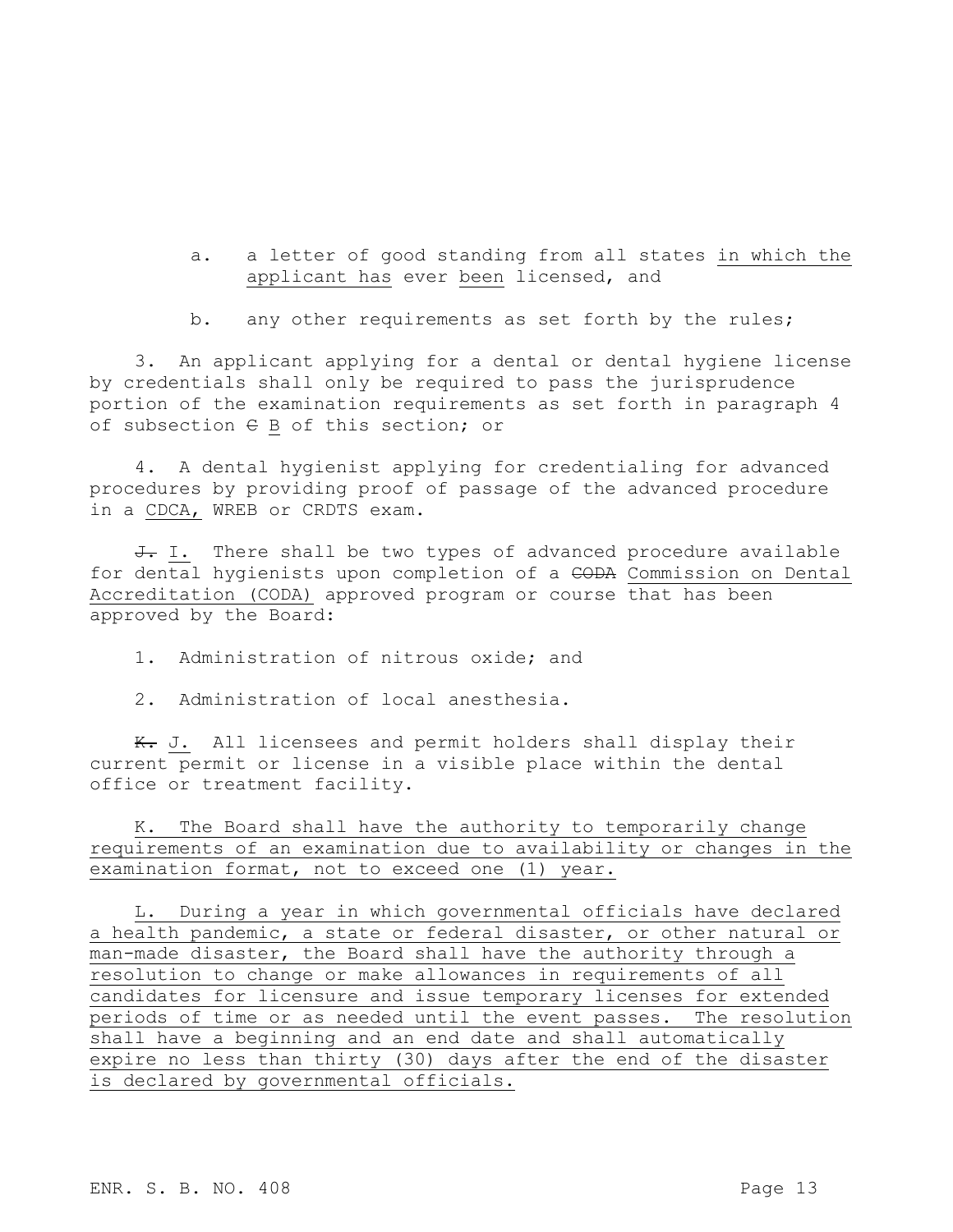SECTION 3. AMENDATORY 59 O.S. 2011, Section 328.22, as last amended by Section 4, Chapter 397, O.S.L. 2019 (59 O.S. Supp. 2020, Section 328.22), is amended to read as follows:

Section 328.22. A. 1. The Board of Dentistry may issue a dental specialty license authorizing a dentist to represent himself or herself to the public as a specialist, and to practice as a specialist, in a dental specialty.

2. No dentist shall represent himself or herself to the public as a specialist<sub></sub> nor or practice as a specialist as listed in this paragraph, unless the individual:

- a. has successfully completed an advanced dental specialty educational program recognized by the Board and accredited by the Commission on Dental Accreditation, or has met the Board Certification requirements of a dental specialty recognized by the Board, requiring a minimum number of hours of approved education and training and recognition by the Commission on Dental Accreditation National Commission on Recognition of Dental Specialties and Certifying Boards,
- b. has passed the jurisprudence examination covering the State Dental Act, rules and state laws, and
- c. has completed any additional requirements set forth in state law or rules and has been issued a dental specialty license by the Board.

3. Specialties Specialty licenses recognized by the Board shall include:

- a. dental public health,
- b. endodontics,
- c. oral and maxillofacial surgery,
- d. oral and maxillofacial radiology,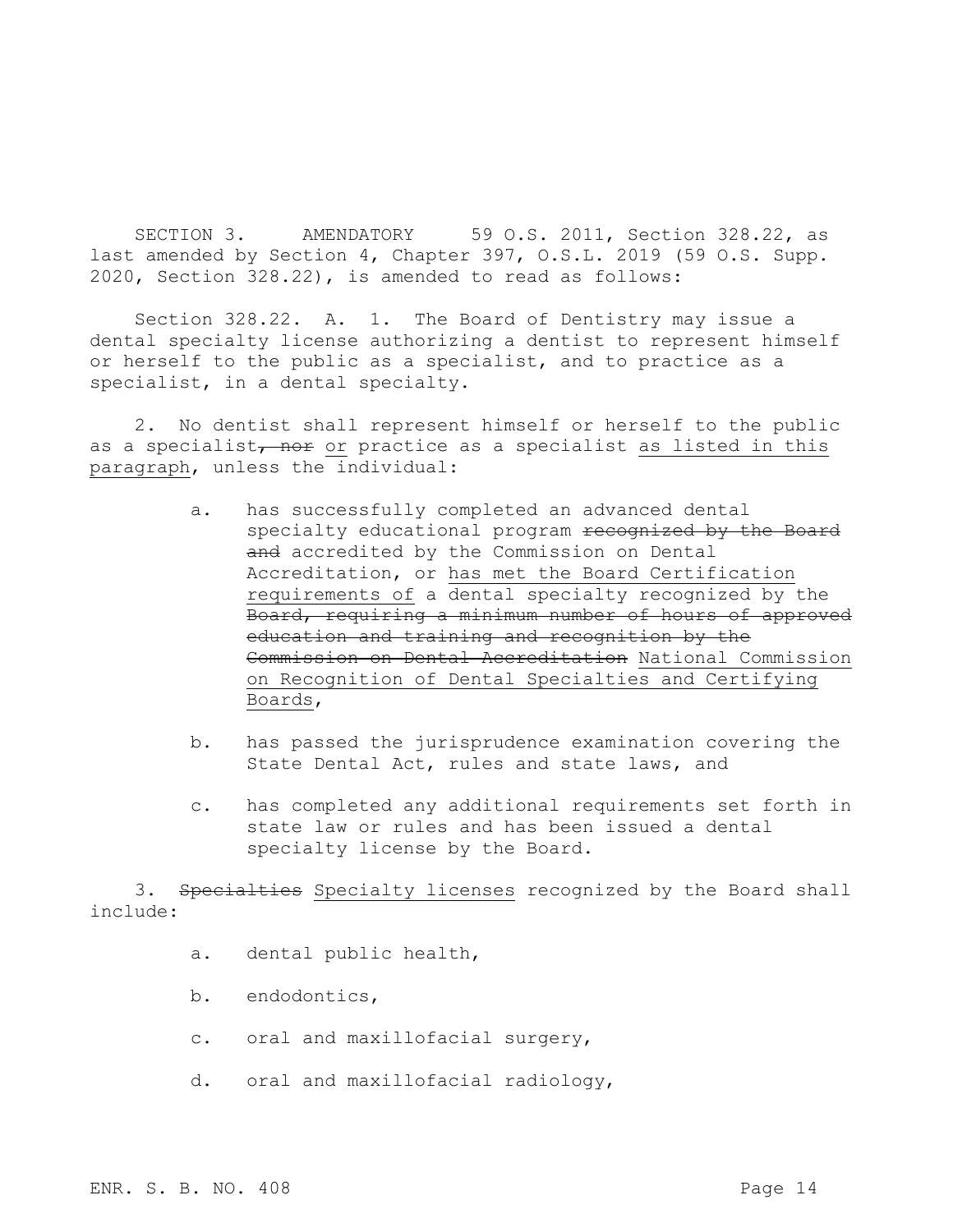- e. orthodontics and dentofacial orthopedics,
- f. pediatric dentistry,
- g. periodontics,
- h. prosthodontics, and
- i. oral and maxillofacial pathology,
- j. dental anesthesiology,
- k. oral medicine, and

l. orofacial pain.

B. 1. At the time of application, if the dentist has ever been licensed in any other state, he or she shall provide a letter of good standing from such state before the Board may issue a specialty license.

2. In conducting an investigation of an applicant who has applied for a dental specialty license pursuant to this subsection, the Board shall require of the applicant disclosure of the same background information as is required of an applicant for a license to practice dentistry in this state.

C. Any person holding an Oklahoma specialty license that does not have an Oklahoma general dentistry license shall be limited to practicing that specialty for which they hold a license.

D. The Board may use the American Dental Association National Commission on Recognition of Dental Specialties and Certifying Boards guidelines or the guidelines of another nationally recognized dental association or board for the purpose of defining a specialty practice area not otherwise defined herein.

SECTION 4. AMENDATORY 59 O.S. 2011, Section 328.23, as last amended by Section 5, Chapter 397, O.S.L. 2019 (59 O.S. Supp. 2020, Section 328.23), is amended to read as follows: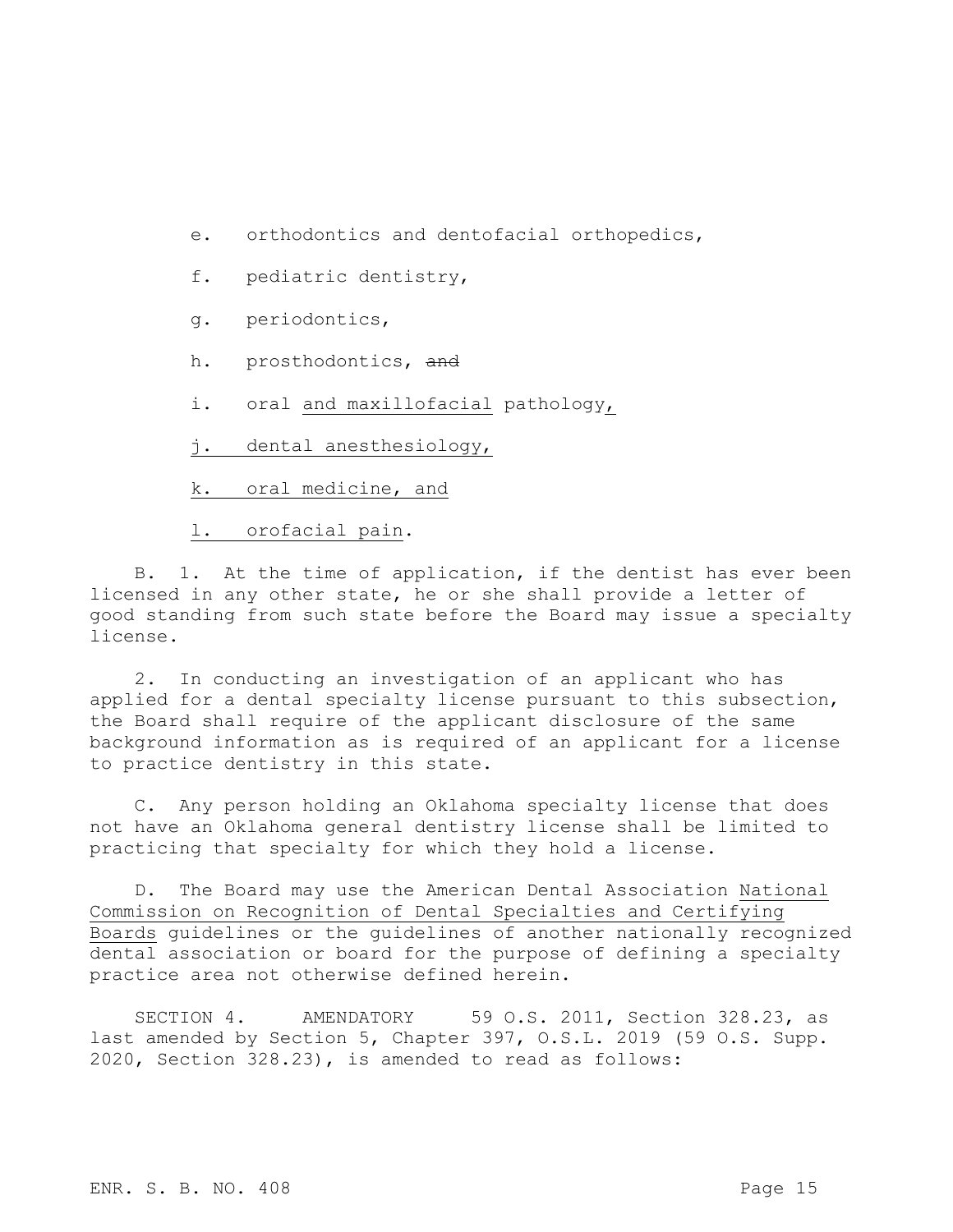Section 328.23. A. The President of the Board, upon verification that a person meets the requirements provided for in this section and any other requirements provided for in the State Dental Act, may issue an emergency temporary license to practice dentistry for thirty (30) days. A temporary license may be extended but shall not exceed ninety (90) days or the next available regularly scheduled Board meeting.

B. The President of the Board, upon verification that a person meets the requirements provided for in the State Dental Act, may issue an emergency temporary license to practice dental hygiene, which shall expire as of the date of the next dental hygiene clinical examination in Oklahoma, as required by the Board.

C. An active duty military spouse residing with the active duty member having met the requirements for licensure shall be eligible for a temporary license.

D. Any applicant requesting an emergency temporary license shall submit a letter explaining the exigent circumstances along with all application materials. The determination of whether or not to grant the emergency temporary license based upon the exigent circumstances shall be at the sole discretion of the President or acting President of the Board.

E. A holder of a temporary license to practice dentistry or dental hygiene shall have the same rights and privileges and be governed by the State Dental Act and the rules of the Board in the same manner as a holder of a permanent license to practice dentistry and dental hygiene.

F. The President of the Board may authorize patient treatment and care to by individuals taking the Commission on Dental Competency Assessments (CDCA) or the Western Regional Examining Board Exam exam, or other regional exams as approved by the Board, in order for such individuals to complete criteria related to Board examinations and. The Board may authorize specialty examinations to be given throughout the year as needed.

SECTION 5. AMENDATORY 59 O.S. 2011, Section 328.23a, as amended by Section 10, Chapter 229, O.S.L. 2015 (59 O.S. Supp. 2020, Section 328.23a), is amended to read as follows: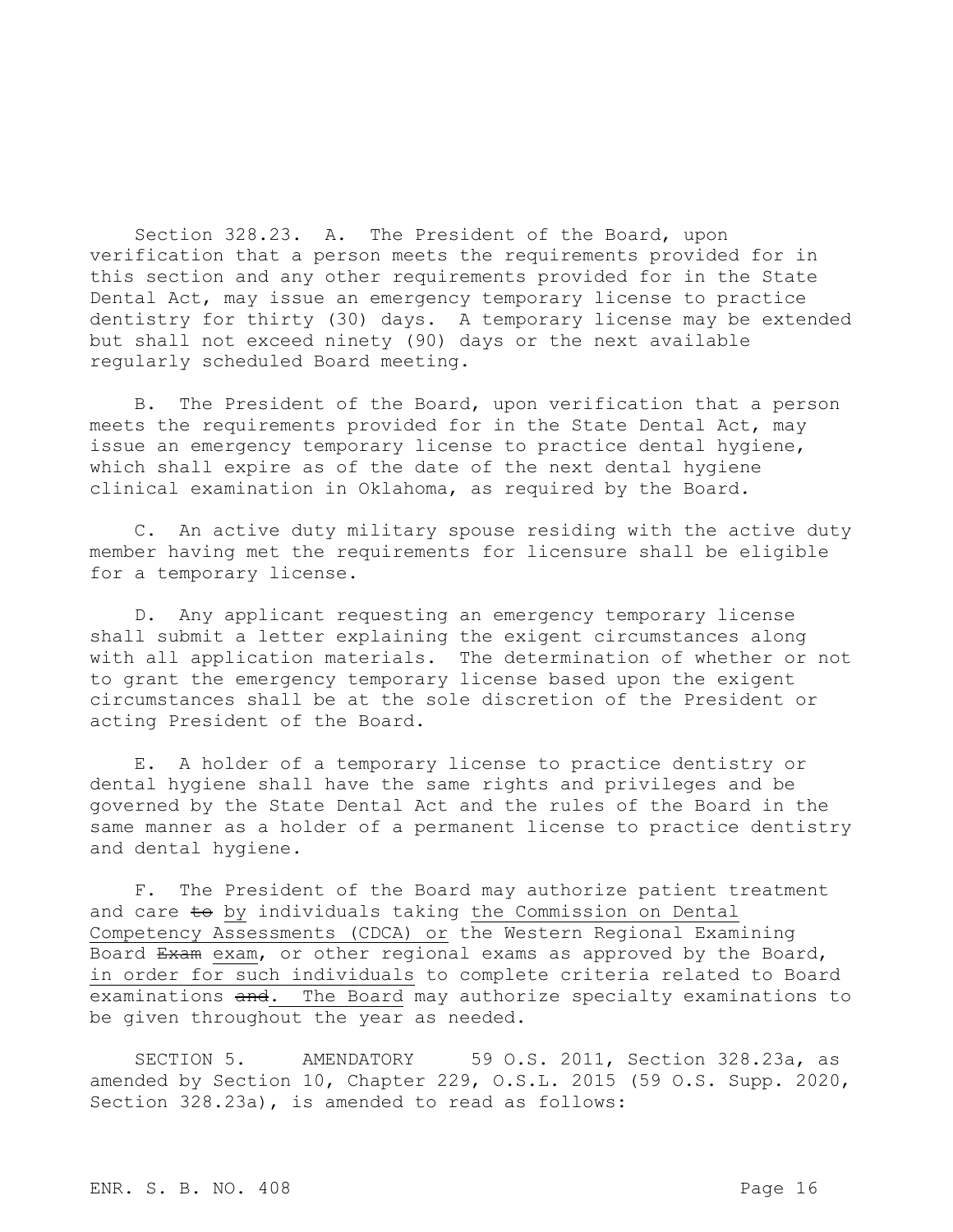Section 328.23a. A. There is established a special volunteer license for dentists and a special volunteer license for dental hygienists who are retired from active practice or out-of-state licensees in active practice who are in the Oklahoma Medical Reserve Corps or assisting with emergency management, emergency operations $\tau$ or hazard mitigation in response to any emergency, man-made disaster $_{\tau}$  or natural disaster, or participating in public health initiatives, disaster drills<sub> $\tau$ </sub> and community service events that are endorsed by a city<sub> $\tau$ </sub> or county, or state health department in the state or the State Department of Health and wish to donate their expertise for the dental care and treatment of indigent and needy persons of the state. The special volunteer license shall be:

1. Issued by the Board of Dentistry to eligible persons;

2. Issued without the payment of an application fee, license fee or renewal fee;

3. Issued or renewed without any continuing education requirements for a period less than one (1) calendar year; and

4. Issued for one (1) calendar year or part thereof.

B. A dentist or dental hygienist must meet the following requirements to be eligible for a special volunteer license:

1. Completion of a special volunteer dental or dental hygiene license application $<sub>7</sub>$  including documentation of the dentist's dental</sub> or dental hygiene school graduation and practice history;

2. Documentation that the dentist or dental hygienist has been previously issued a full and unrestricted license to practice dentistry or dental hygiene in Oklahoma this state or in another state of the United States and that he or she has never been the subject of any reportable medical or dental disciplinary action in any jurisdiction. If the dentist or dental hygienist is licensed in more than one state and any license of the licensee is suspended, revoked, or subject to any agency order limiting or restricting practice privileges, or has been voluntarily terminated under threat of sanction, the dentist or dental hygienist shall be ineligible to receive a special volunteer license;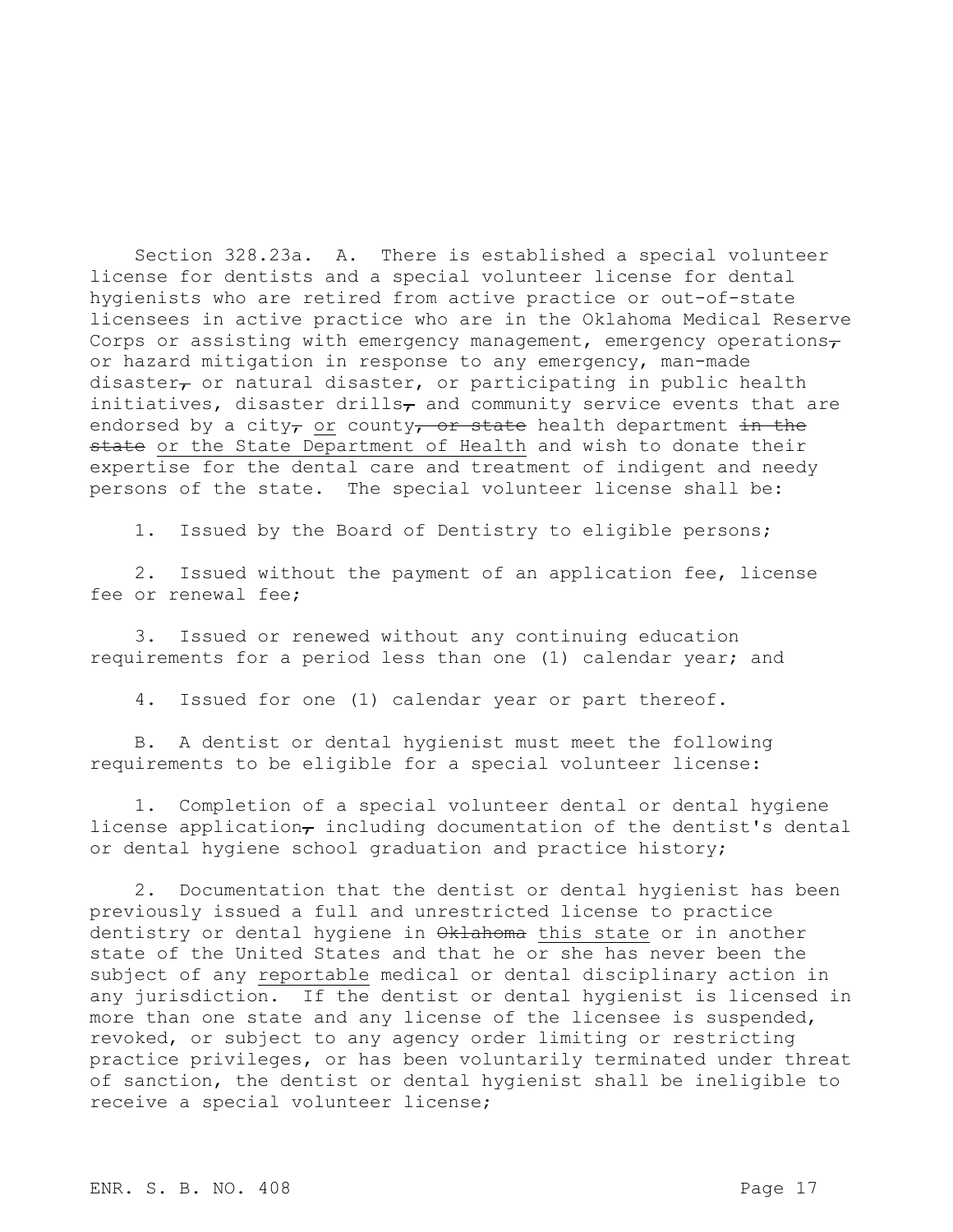3. Acknowledgement and documentation that the dentist's or dental hygienist's practice under the special volunteer license will be exclusively and totally devoted to providing dental care to needy and indigent persons in Oklahoma this state;

4. Acknowledgement and documentation that the dentist or dental hygienist will not receive or have the expectation to receive any payment or compensation, either direct or indirect, for any dental services rendered under the special volunteer license; and

5. A listing of all locations and dates that the person will be completing volunteer work under the special volunteer license.

C. The Board of Dentistry shall have jurisdiction over dentists, dental hygienists, dental assistants $_{\tau}$  and dental technicians who volunteer their professional services in the state. Dental assistants and dental technicians shall work under the direct supervision of a dentist.

D. Dental assistants may be issued a volunteer permit at the request of an entity that provides dental services to the needy. Volunteers in a volunteer initiative who are not dentists or dental hygienists shall be named and provided on a list to the Board by the entity hosting the volunteer initiative with any other requirements as set forth by the Board. The Board shall provide written documentation to the host entity designating all persons who may participate in the volunteer initiative, including authorization of the timetable requested by the host entity for granting licensure exemption. Any person working under a volunteer dental assistant permit shall not receive payment or compensation for any services rendered under the volunteer dental assistant permit. Volunteer dental assistant permits shall be limited to specific dates and locations of services to be provided.

E. All persons providing care shall do so under the provisions specified in Section 328.1 et seq. of this title or rules promulgated by the Board. Only those functions authorized by law or administrative rule shall be performed by the named person approved by the Board.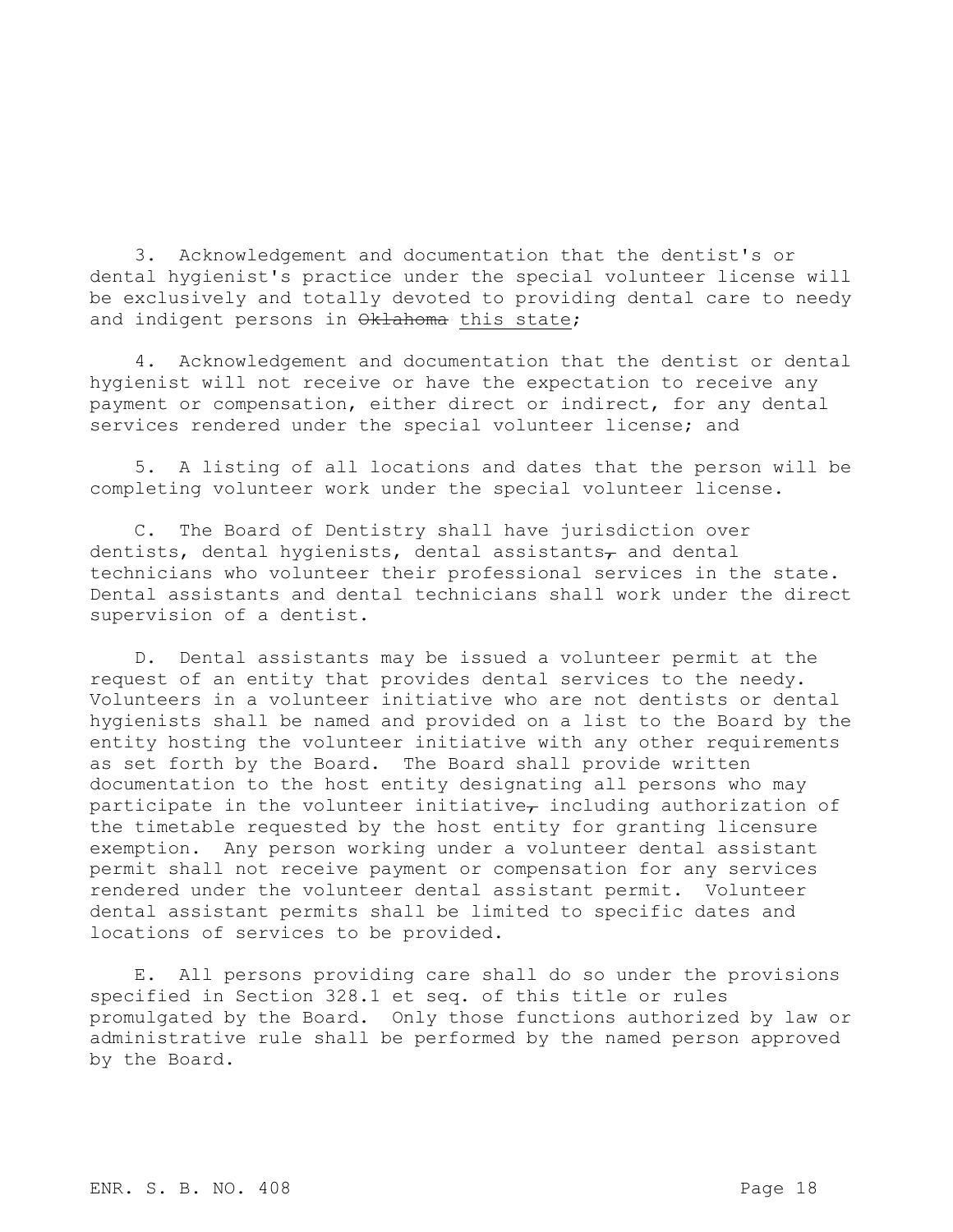F. Volunteers shall not use sedation or general anesthesia during volunteer procedures.

G. Volunteers shall use a form to be provided by the Board for any patient with clear instructions for any and all follow-up care.

H. At any time, the Board shall revoke a volunteer license based on documentation of failure to participate according to state laws or administrative rules.

I. A special volunteer license shall be restricted to services provided at the locations listed on the application or for a specific not-for-profit treatment provider group as approved by the Board.

SECTION 6. AMENDATORY 59 O.S. 2011, Section 328.25, as last amended by Section 11, Chapter 363, O.S.L. 2019 (59 O.S. Supp. 2020, Section 328.25), is amended to read as follows:

Section 328.25. A. No person shall practice as an oral maxillofacial surgery assistant without having obtained a permit as an oral maxillofacial surgery assistant from the Board of Dentistry.

B. Any person seeking to obtain an oral maxillofacial surgery assistant permit must have a supervising oral maxillofacial surgeon with a current Oklahoma license and complete the requirements set forth by the Board.

C. The application shall be made to the Board in writing and shall be accompanied by the fee established by the Board, together with the satisfactory proof that the applicant:

1. Passes a background check with criteria established by the Board; and

2. Has completed all of the training requirements for the oral maxillofacial surgery assistant permit as established by the Board.

D. An oral maxillofacial surgery assistant permit shall be considered a temporary training permit until all of the training requirements, as established by the Board for each oral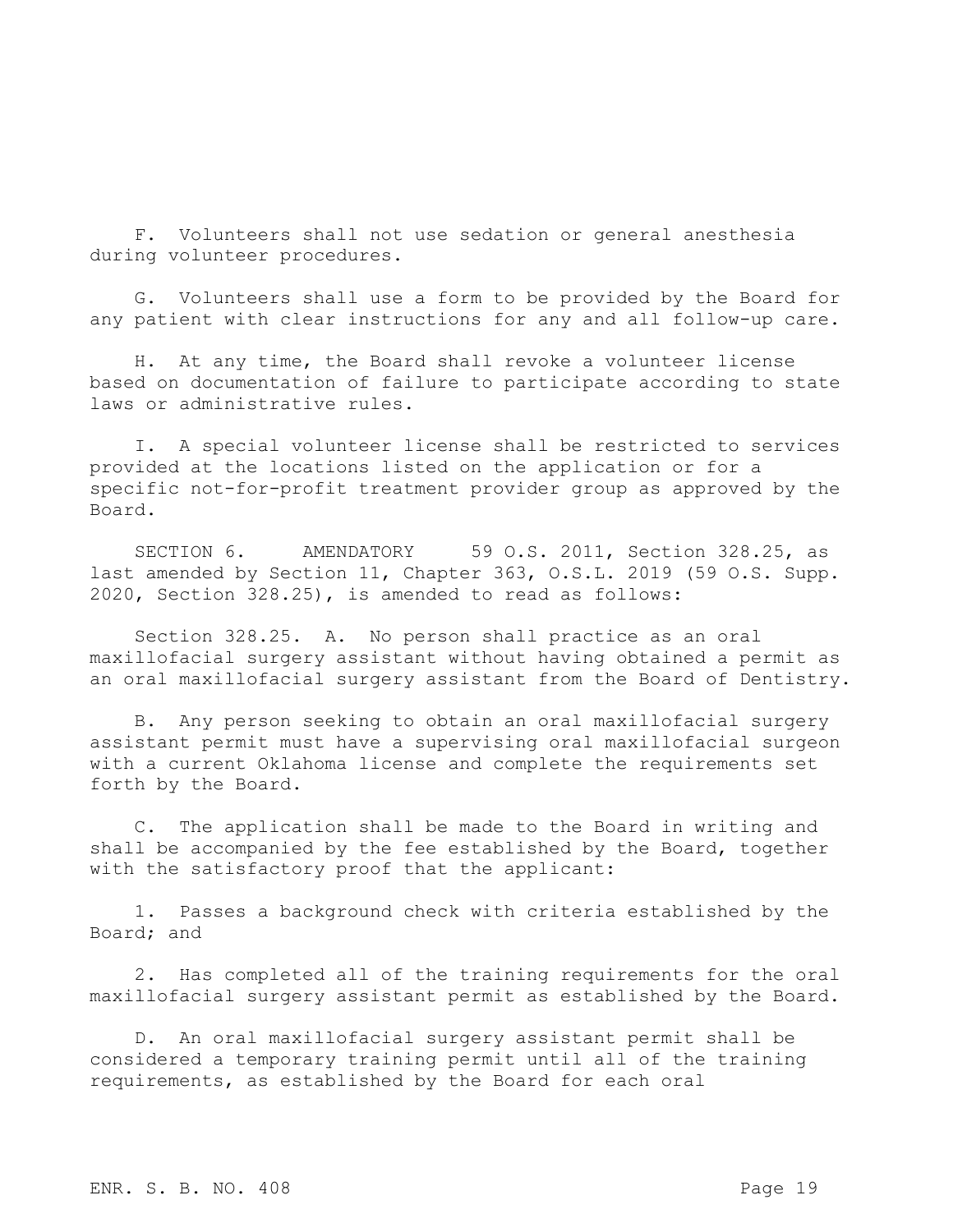maxillofacial surgery assistant, have been completed and approved by the Board.

E. A temporary training permit for each oral maxillofacial surgery assistant shall not be extended beyond two (2) years.

F. All oral maxillofacial surgery assistants are required to be under direct supervision or direct visual supervision at all times by a licensed oral maxillofacial surgeon.

G. If an oral maxillofacial surgery assistant is not currently employed by an oral maxillofacial surgeon, the oral maxillofacial surgery assistant permit shall automatically revert to a dental assistant permit as set forth in Section 328.24 of this title and may be eligible for an expanded function assisting a dentist who holds a parenteral or pediatric anesthesia permit; provided, only the dentist may administer anesthesia and assess the patient's level of sedation. The oral maxillofacial surgery assistant permit may be reinstated upon employment under a licensed oral maxillofacial surgeon.

H. Any oral maxillofacial surgeon shall notify the Board within thirty (30) days of an oral maxillofacial surgery assistant no longer under his or her supervision.

I. An applicant for an oral maxillofacial surgery assistant permit shall provide satisfactory proof of:

1. Successful completion of the Dental Anesthesia Assistant National Certification Examination (DAANCE) provided by the American Association of Oral Maxillofacial Surgeons (AAOMS) or another program or examination as approved by the Board;

2. A valid BLS certification;

3. Employment and completion of a minimum of six (6) months of training under the direct supervision of a licensed oral maxillofacial surgeon prior to starting DAANCE or another program or examination as approved by the Board;

4. A Completion of a standardized course approved by the Board including a minimum of four (4) hours of didactic training that must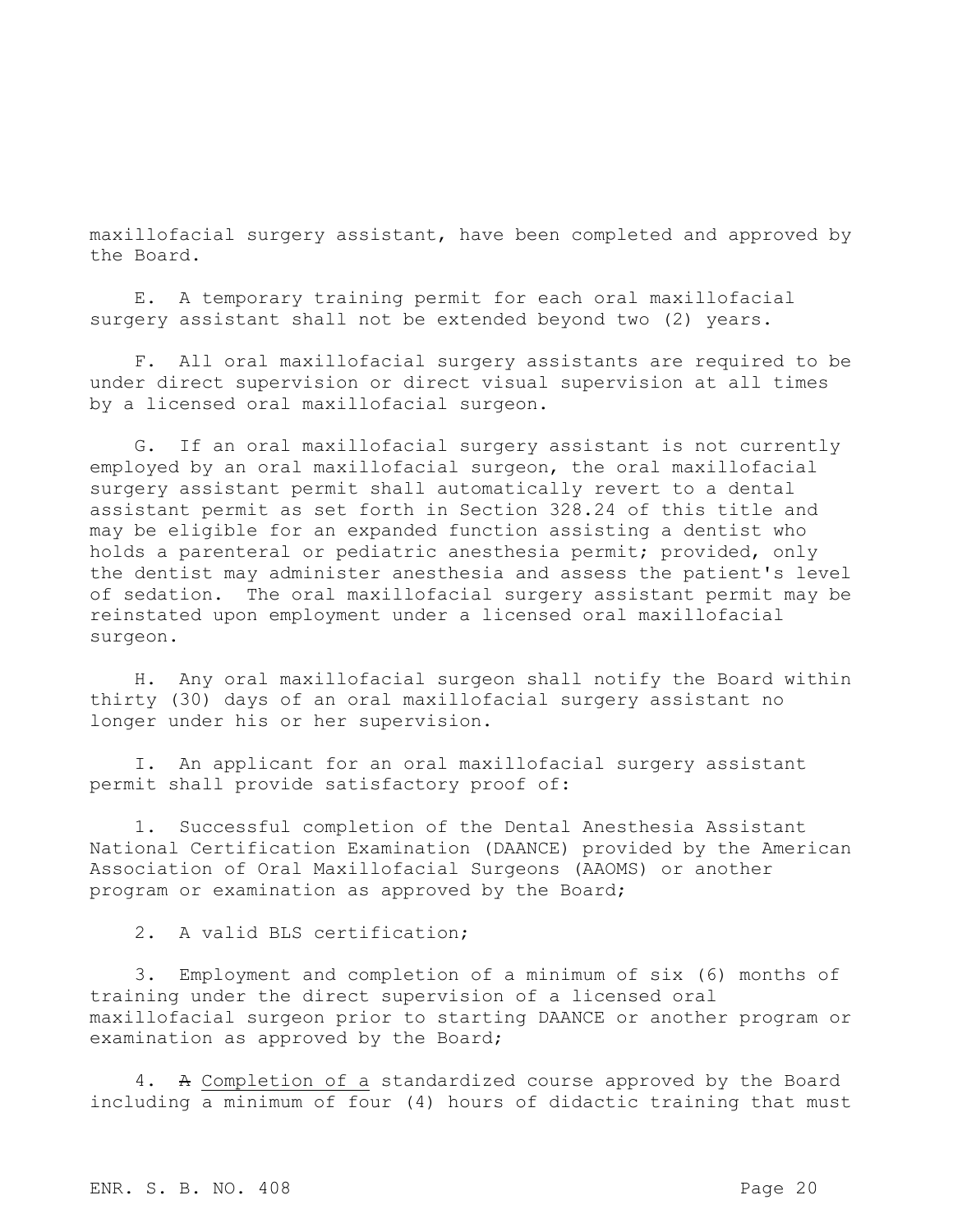include anatomy, intravenous access or phlebotomy, technique, risks and complications, and hands-on experience starting and maintaining intravenous lines on a human or simulator/manikin, and pharmacology; and

5. Completion of an infection-control course as approved by the Board.

J. An oral maxillofacial surgery assistant who has completed all the requirements shall receive a permit to practice as an oral maxillofacial surgery assistant within a dental office, surgery center, dental ambulatory surgery center or hospital.

K. Oral maxillofacial surgery assistants shall be required to complete twelve (12) eight (8) hours of continuing education every three (3) two (2) years in classes approved by AAOMS that are certified by the American Dental Association CERP program or another program approved by the Board. The continuing education requirement shall include at least one (1) hour on infection control.

L. The anesthesia committee Anesthesia Committee provided pursuant to Section 328.17 of this title may make a recommendation to the Board for an oral maxillofacial surgery assistant holding a temporary training permit to substitute training received from another state university, dental school or technical training institute or training acquired in a surgery center or hospital while working under the authority of a licensed physician, to qualify as a partial substitute for the requirements to attain an oral maxillofacial surgery assistant permit.

M. An oral maxillofacial surgery assistant may only accept delegation from an oral and maxillofacial surgeon:

- 1. Under direct supervision:
	- a. initiate and discontinue an intravenous line for a patient being prepared to receive intravenous medications, sedation or general anesthesia, or
	- b. draw up and prepare medications; and
- 2. Under direct visual supervision: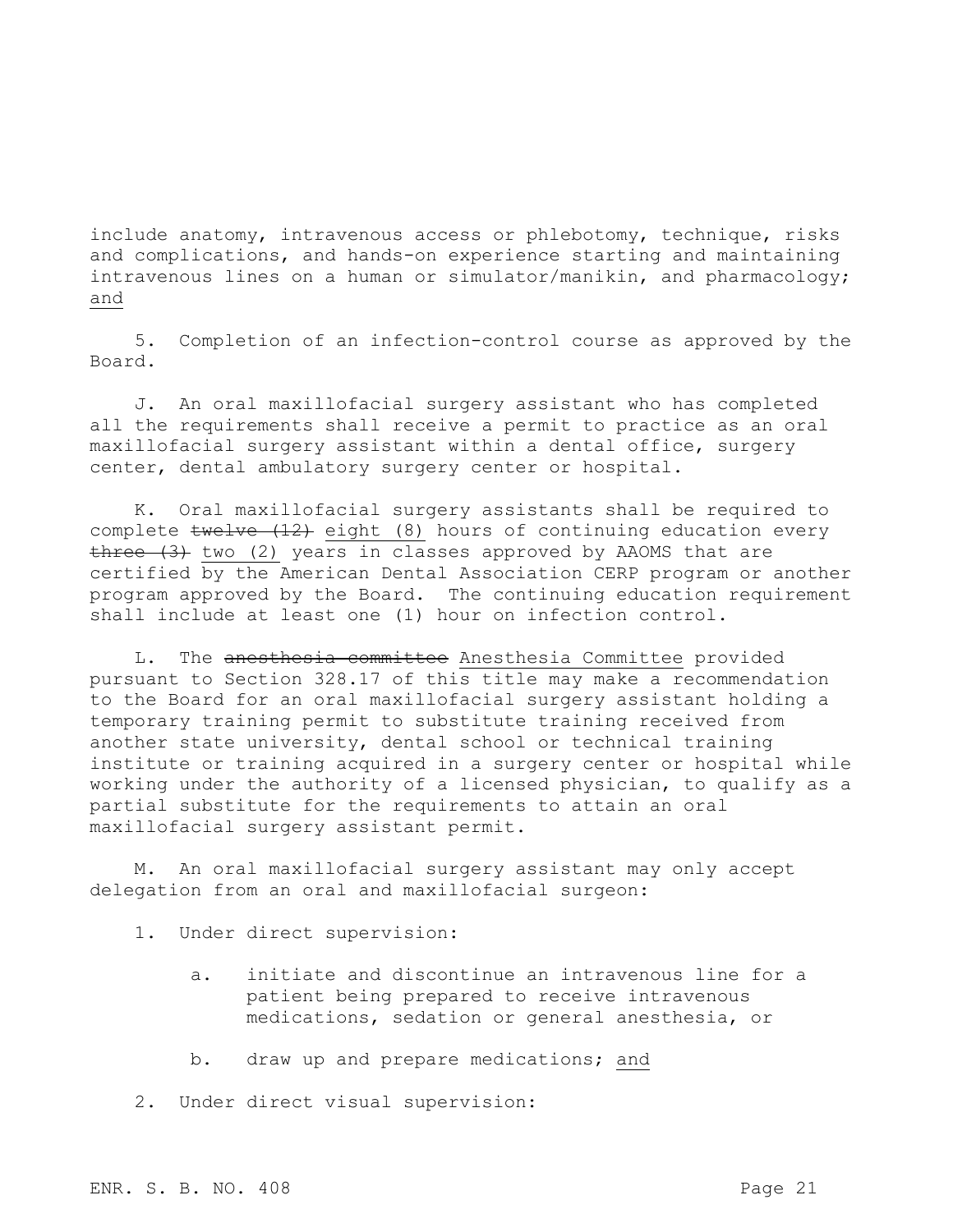- a. follow instructions of the oral surgeon while acting as an accessory hand on behalf of the oral surgeon that is administering the medication and actively treating the patient. For the purposes of this section, "administer" means to have the sole responsibility for anesthesia care $\tau$  including determining medicines to be used and the dosage, timing, route of delivery and administration of medication and the assessment of the level of anesthesia and monitoring the physiological results of such care; provided, only an oral surgeon or dentist possessing a current general anesthesia permit may administer or assess the level of sedation or general anesthesia and monitor the results of such care,
- b. follow instructions of the oral surgeon to adjust the rate of intravenous fluids to maintain or keep the line patent or open and adjust an electronic device to provide medications such as an infusion pump, and
- c. assist the oral surgeon by reading, recording vital signs of a patient receiving deep sedation or general anesthesia; provided, only an oral surgeon may assess the level of sedation.<sup>+</sup> and

3. N. Only an oral surgeon shall be responsible to diagnose, treat, monitor, determine and administer the selection of the drug, dosage, and timing of all anesthetic medications, and care of the patient through the perioperative period shall rest solely with the supervising oral and maxillofacial surgeon.

4. O. Nothing in this act the State Dental Act shall be construed as to allow an oral surgery assistant or dental assistant to administer anesthesia care to a patient.

SECTION 7. AMENDATORY 59 O.S. 2011, Section 328.26, as last amended by Section 4, Chapter 302, O.S.L. 2017 (59 O.S. Supp. 2020, Section 328.26), is amended to read as follows:

Section 328.26. A. The Board of Dentistry may, without examination, issue a dental student intern, resident or fellowship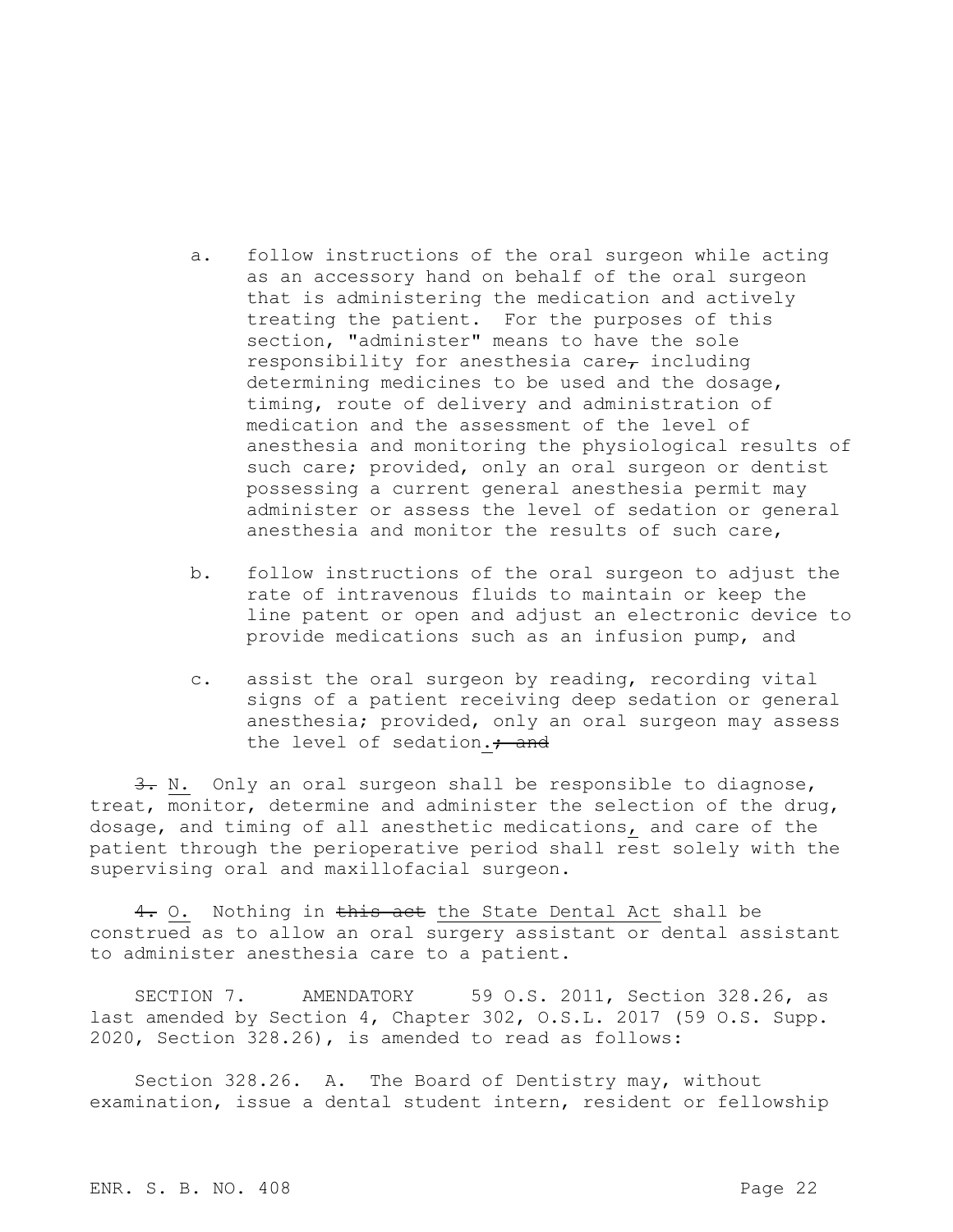permit to a student or graduate of an approved dental school or college, or a residency program approved by the Commission on Dental Accreditation (CODA). Upon meeting the qualifications and upon approval of the dean or the governing body of any public or private institution any person may request a dental student intern, resident or fellow permit to be issued from the Board, with limited duties as defined in the permit. A fellowship permit may only be given to a person currently participating in a fellowship program affiliated with an accredited dental school.

B. A dental student intern, resident or fellowship permit shall not be issued to any person whose license to practice dentistry in this state or in another state has been suspended or revoked, or to whom a license to practice dentistry has been refused.

C. A dental student intern, resident or fellowship permit shall not authorize the holder to open an office for the private practice of dentistry, or to receive compensation for the practice of dentistry, except a salary paid by the federal government or this state, or their subdivisions, or the public or private institution where the holder of the dental student intern, resident or fellowship permit will be employed.

D. A dental student intern with a valid dental student intern permit may work under the direct supervision of a licensed dentist for compensation upon meeting the following criteria:

1. The dental student intern shall notify the Board of the supervising dentist;

2. A dental student intern, having finished the first year of dental school, may assist in all duties of a dental assistant pursuant to the administrative rules of the Board; and

3. A dental student intern, having finished the second year of dental school, may assist in all duties permitted in paragraph 2 of this subsection, radiation safety, coronal polishing and sealants.

E. A dental student intern, resident or fellowship permit shall automatically expire when the permit holder is no longer participating in the program offered by the college of dentistry, the accredited dental college or the institution.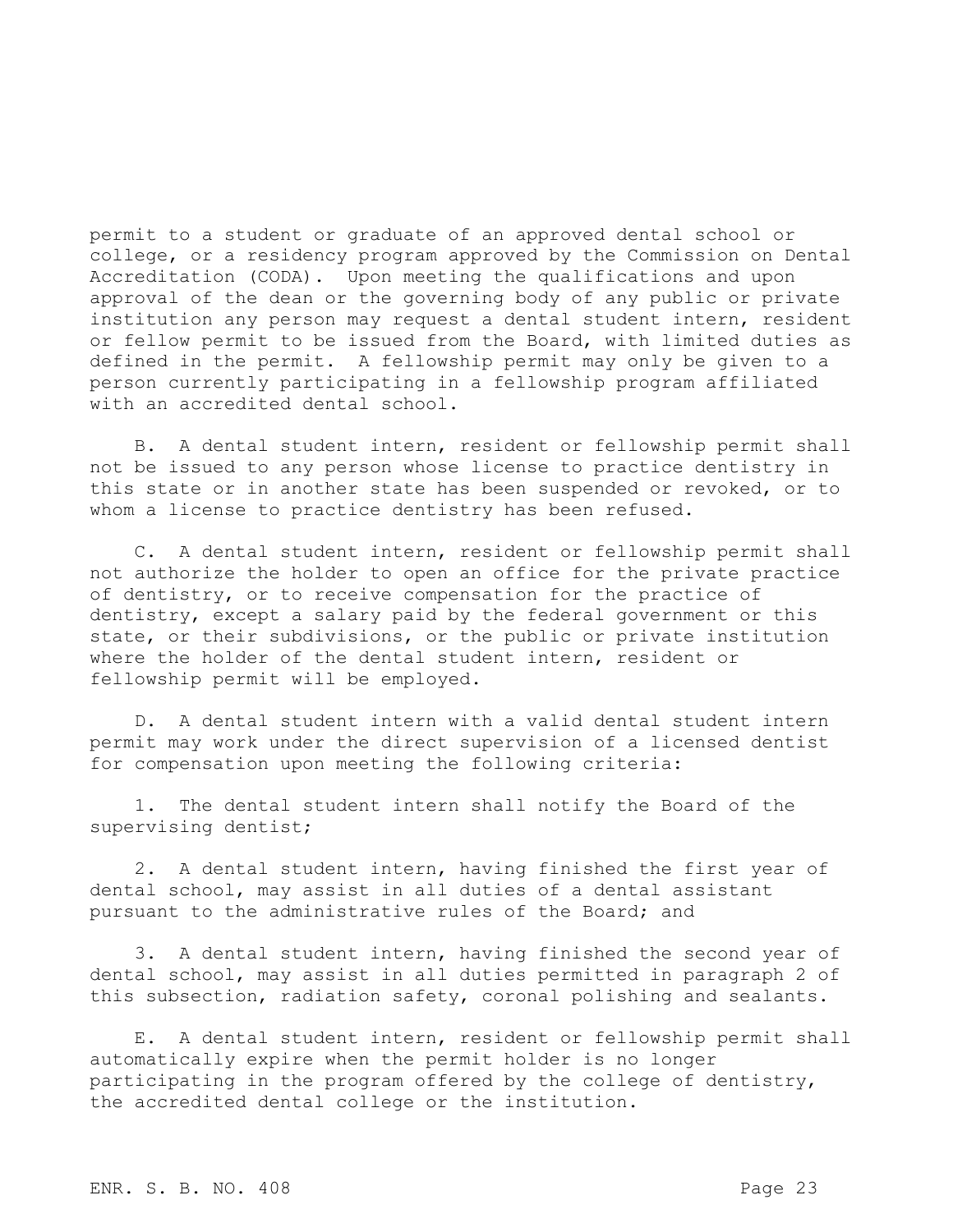F. The issuance of a dental student intern, resident or fellowship permit by the Board shall in no way be considered a guarantee or predetermination of any person to receive a full license issued by the Board.

G. Dental student intern or resident or fellowship permits may be renewed annually at the request of the dean of the college or program director of the program approved by CODA and at the discretion of the Board.

## H. Residents and Fellows with a valid permit may supervise student dental clinics under the authority of the Dean or Associate Dean of the University of Oklahoma College of Dentistry.

I. Students currently enrolled at the University of Oklahoma College of Dentistry or an accredited dental hygiene or dental assisting program shall be exempted from Sections 328.19 and 328.21 of this title while participating in an educational program located at the University of Oklahoma College of Dentistry or the clinic of an accredited dental hygiene or dental assisting program. A licensed dentist, hygienist or faculty license holder shall be physically present in the facility whenever students of dentistry, dental hygiene or dental assisting are performing a clinical dental procedure on patients.

SECTION 8. AMENDATORY Section 19, Chapter 229, O.S.L. 2015 (59 O.S. Supp. 2020, Section 328.31b), is amended to read as follows:

Section 328.31b. A. Every dental office or treatment facility, whether individual, group or multi-doctor practice operating under a name, trade name or other professional entity shall maintain written records on each patient treated at the facility and shall make these records available to the Board and other regulatory entities or be subject to the penalties as set forth in Section 328.44 328.44a of this title.

B. Each licensed dentist shall maintain written records on each patient that shall contain, at a minimum, the following information about the patient: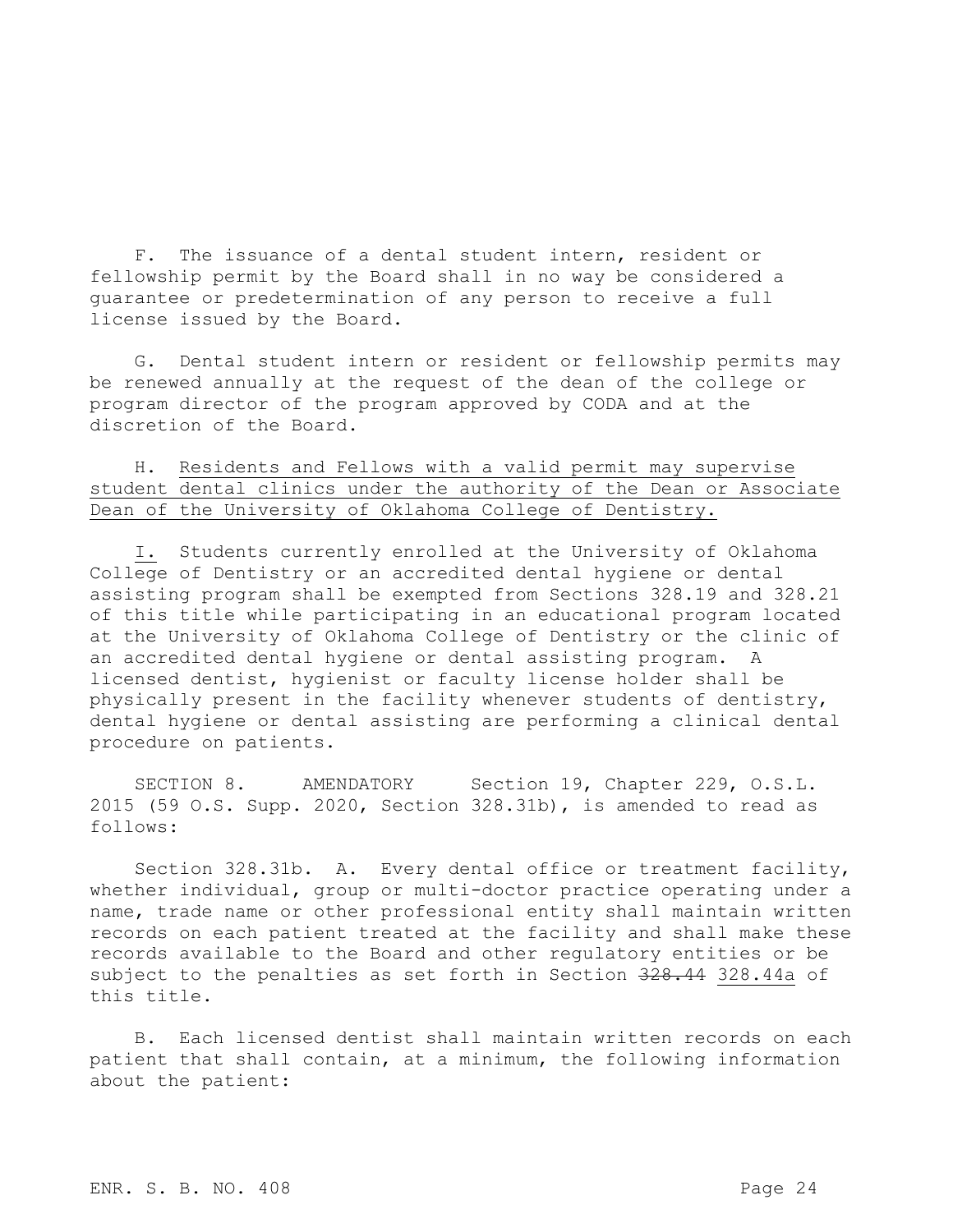1. A health history listing known illnesses, other treating physicians $<sub>7</sub>$  and current medications prescribed;</sub>

2. Results of clinical examination and tests conducted $<sub>\tau</sub>$ </sub> including the identification, or lack thereof, of any oral pathology or diseases;

3. Treatment plan proposed by the dentist; and

4. Treatment rendered to the patient. The patient record shall clearly identify the dentist and the dental hygienist providing the treatment with the dentist, specialty or dental hygienist license number<sub>7</sub>. The patient record shall include documentation of any medications prescribed, administered or dispensed to the patient.

5. C. Whenever patient records are released or transferred, the dentist releasing or transferring the records shall maintain either the original records or copies thereof and a notation shall be made in the retained records indicating to whom the records were released or transferred.; and

6. D. All claims being submitted for insurance must be signed, stamped or have an electronic signature by the treating dentist.

C. E. Patient records may be kept in an electronic data format, provided that the dentist maintains a backup copy of information stored in the data processing system using disk, tape or other electronic back-up system and that backup is updated on a regular basis, at least weekly, to assure that data is not lost due to system failure. Any electronic data system shall be capable of producing a hard copy on demand.

 $\theta$ . F. All patient records shall be maintained for seven (7) years from the date of treatment.

E. G. Each licensed dentist shall retain a copy of each entry in his or her patient appointment book or such other log, calendar, book, file or computer data used in lieu of an appointment book for a period of no less than seven (7) years from the date of each entry thereon.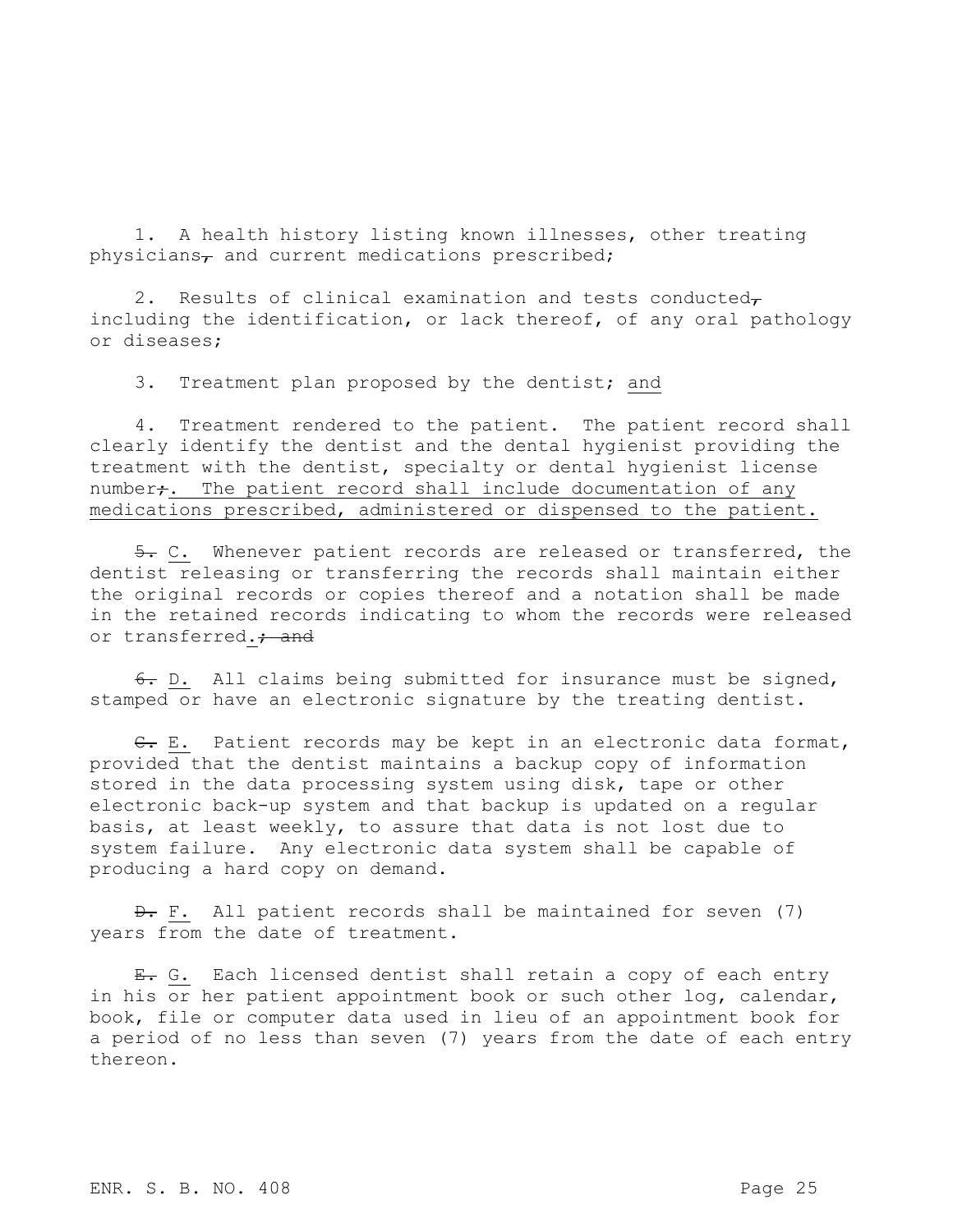SECTION 9. AMENDATORY 59 O.S. 2011, Section 328.32, as last amended by Section 34, Chapter 161, O.S.L. 2020 (59 O.S. Supp. 2020, Section 328.32), is amended to read as follows:

Section 328.32. A. The following acts or occurrences by a dentist shall constitute grounds for which the penalties specified in Section 328.44a of this title may be imposed by order of the Board of Dentistry or be the basis for denying a new applicant any license or permit issued by the Board:

1. Pleading guilty or nolo contendere to, or being convicted of, a felony, a misdemeanor involving moral turpitude, any crime in which an individual would be required to be a registered sex offender under Oklahoma law, any violent crime, Medicaid fraud, insurance fraud, identity theft, embezzlement or a violation of federal or state controlled dangerous substances laws;

2. Presenting to the Board a false diploma, license, or certificate, or one obtained by fraud or illegal means, or providing other false information on an application or renewal;

3. Being, by reason of persistent inebriety or addiction to drugs, incompetent to continue the practice of dentistry;

4. Publishing a false, fraudulent, or misleading advertisement or statement;

5. Authorizing or aiding an unlicensed person to practice dentistry, to practice dental hygiene<sub> $\tau$ </sub> or to perform a function for which a permit from the Board is required;

6. Authorizing or aiding a dental hygienist to perform any procedure prohibited by the State Dental Act or the rules of the Board;

7. Authorizing or aiding a dental assistant or oral maxillofacial surgery assistant to perform any procedure prohibited by the State Dental Act or the rules of the Board;

8. Failing to pay fees as required by the State Dental Act or the rules of the Board;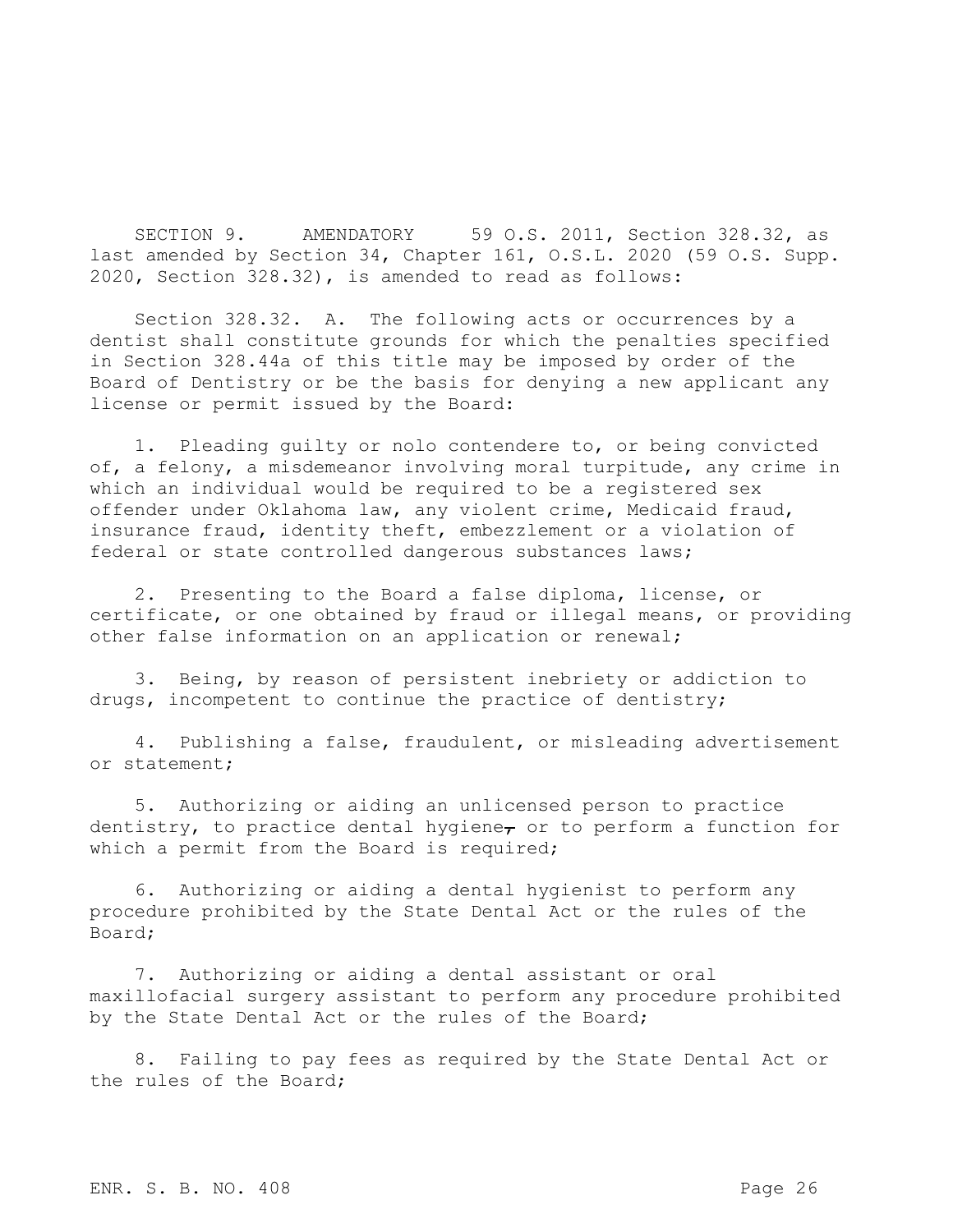9. Failing to complete continuing education requirements;

10. Representing himself or herself to the public as a specialist in a dental specialty without holding a dental specialty license therefor;

11. Representing himself or herself to the public as a specialist whose practice is limited to a dental specialty, when such representation is false, fraudulent, or misleading;

12. Endangering the health of patients by reason of having a highly communicable disease and continuing to practice dentistry without taking appropriate safequards;

13. Practicing dentistry in an unsafe or unsanitary manner or place $_{\tau}$  including but not limited to repeated failures to follow Centers for Disease Control and Prevention (CDC) or Occupational Safety and Health Administration (OSHA) guidelines;

14. Being shown to be mentally unsound;

15. Being shown to be grossly immoral and that such condition represents a threat to patient care or treatment;

16. Being incompetent to practice dentistry while delivering care to a patient;

17. Committing gross negligence in the practice of dentistry;

18. Committing repeated acts of negligence in the practice of dentistry;

19. Offering to effect or effecting a division of fees, or agreeing to split or divide a fee for dental services with any person, in exchange for the person bringing or referring a patient;

20. Being involuntarily committed to an institution for treatment for substance abuse, until recovery or remission;

21. Using or attempting to use the services of a dental laboratory or dental laboratory technician without issuing a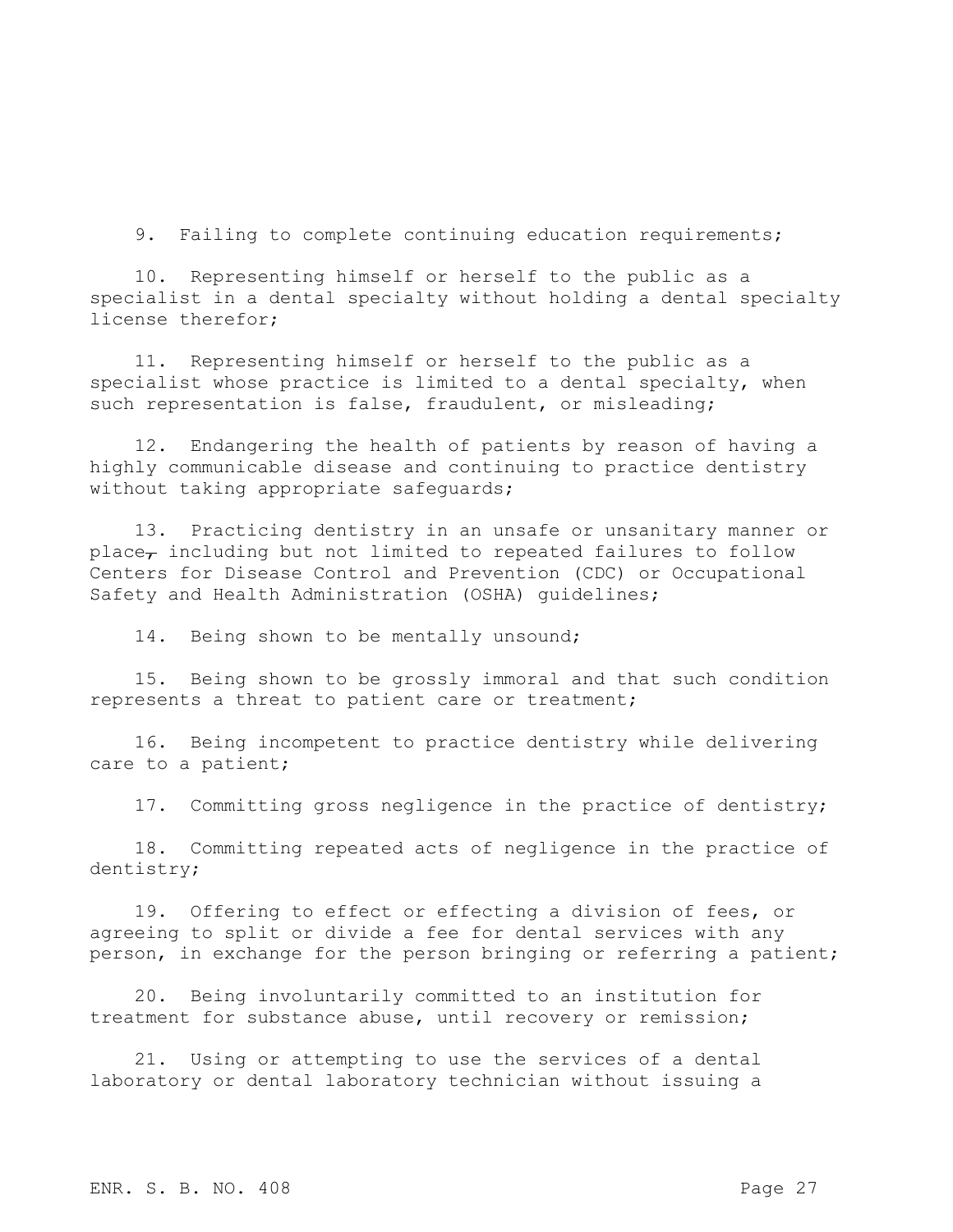laboratory prescription, except as provided in subsection C of Section 328.36 of this title;

22. Aiding, abetting, or encouraging a dental hygienist employed by the dentist to make use of an oral prophylaxis list, or the calling by telephone or by use of letters transmitted through the mails mail to solicit patronage from patients formerly served in the office of any dentist formerly employing such hygienist;

23. Having more than the equivalent of three full-time dental hygienists for each dentist actively practicing in the same dental office;

24. Allowing a person not holding a permit or license issued by the Board to assist in the treatment of a patient without having a license or permit issued by the Board;

25. Knowingly patronizing or using the services of a dental laboratory or dental laboratory technician who has not complied with the provisions of the State Dental Act and the rules of the Board;

26. Authorizing or aiding a dental hygienist, dental assistant, oral maxillofacial surgery assistant, dental laboratory technician, or holder of a permit to operate a dental laboratory to violate any provision of the State Dental Act or the rules of the Board;

27. Willfully disclosing information protected by the Health Information Portability and Accountability Act, P.L. 104-191;

28. Writing a false, unnecessary, or excessive prescription for any drug or narcotic which is a controlled dangerous substance under either federal or state law, or prescribing, dispensing or administering opioid drugs in excess of the maximum limits authorized in Section 2-309I of Title 63 of the Oklahoma Statutes;

29. Prescribing or administering any drug or treatment without having established a valid dentist-patient relationship;

30. Using or administering nitrous oxide gas in a dental office in an inappropriate or unauthorized manner;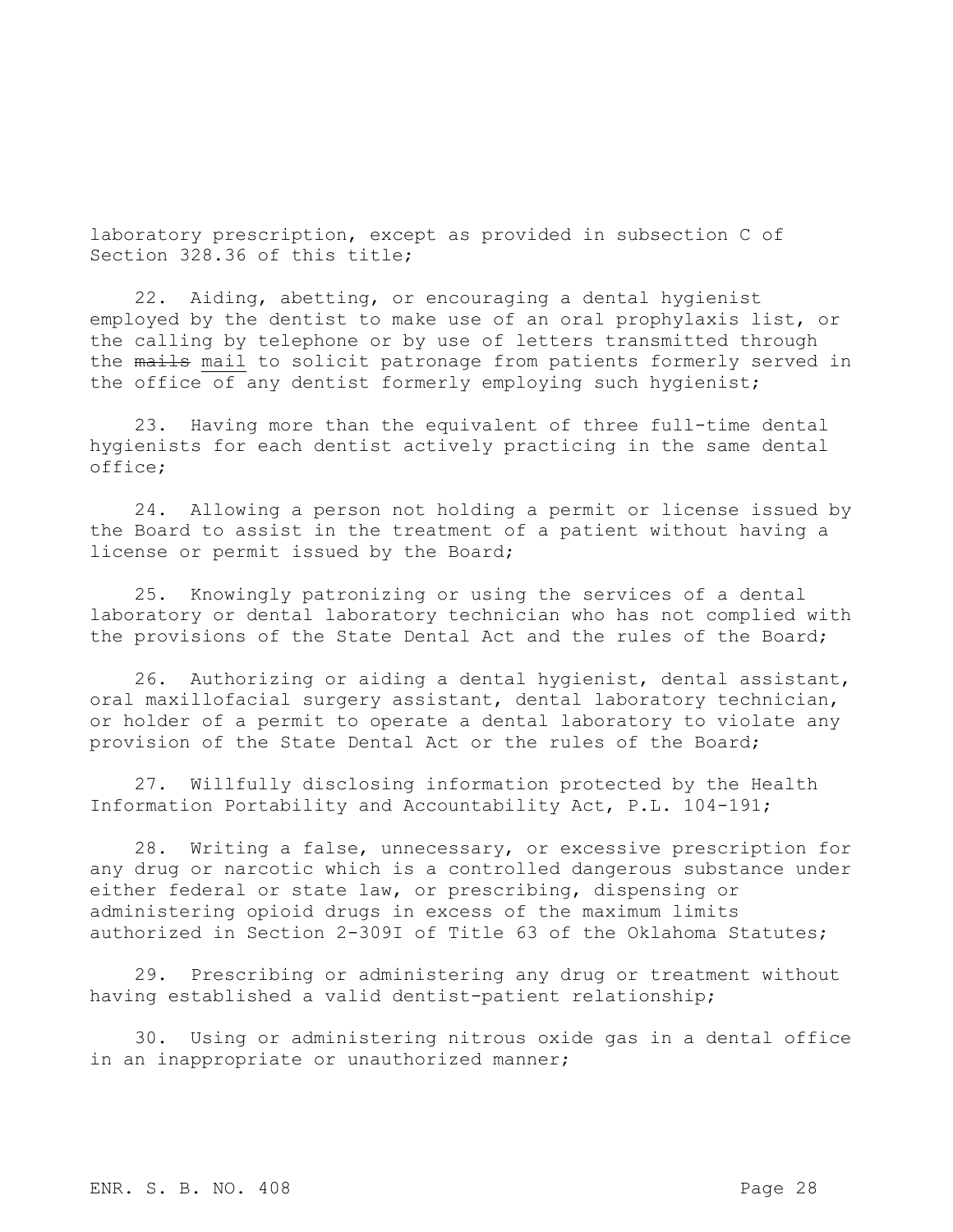31. Engaging in nonconsensual physical contact with a patient which is sexual in nature, or engaging in a verbal communication which is intended to be sexually demeaning to a patient;

32. Practicing dentistry without displaying, at the dentist's primary place of practice, the license issued to the dentist by the Board to practice dentistry and the current renewal certificate;

33. Being dishonest in a material way with a patient;

34. Failing to retain all patient records for at least seven (7) years from the date of the last treatment as provided by Section 328.31b of this title, except that the failure to retain records shall not be a violation of the State Dental Act if the dentist shows that the records were lost, destroyed, or removed by another, without the consent of the dentist;

35. Failing to retain the dentist's copy of any laboratory prescription for at least three (3) seven (7) years, except that the failure to retain records shall not be a violation of the State Dental Act if the dentist shows that the records were lost, destroyed, or removed by another, without the consent of the dentist;

36. Allowing any corporation, organization, group, person, or other legal entity, except another dentist or a professional entity that is in compliance with the registration requirements of subsection B of Section 328.31 of this title, to direct, control, or interfere with the dentist's clinical judgment. Clinical judgment shall include, but not be limited to, such matters as selection of a course of treatment, control of patient records, policies and decisions relating to pricing, credit, refunds, warranties and advertising, and decisions relating to office personnel and hours of practice. Nothing in this paragraph shall be construed to:

- a. limit a patient's right of informed consent, or
- b. prohibit insurers, preferred provider organizations and managed care plans from operating pursuant to the applicable provisions of the Oklahoma Insurance Code and the Public Health Code;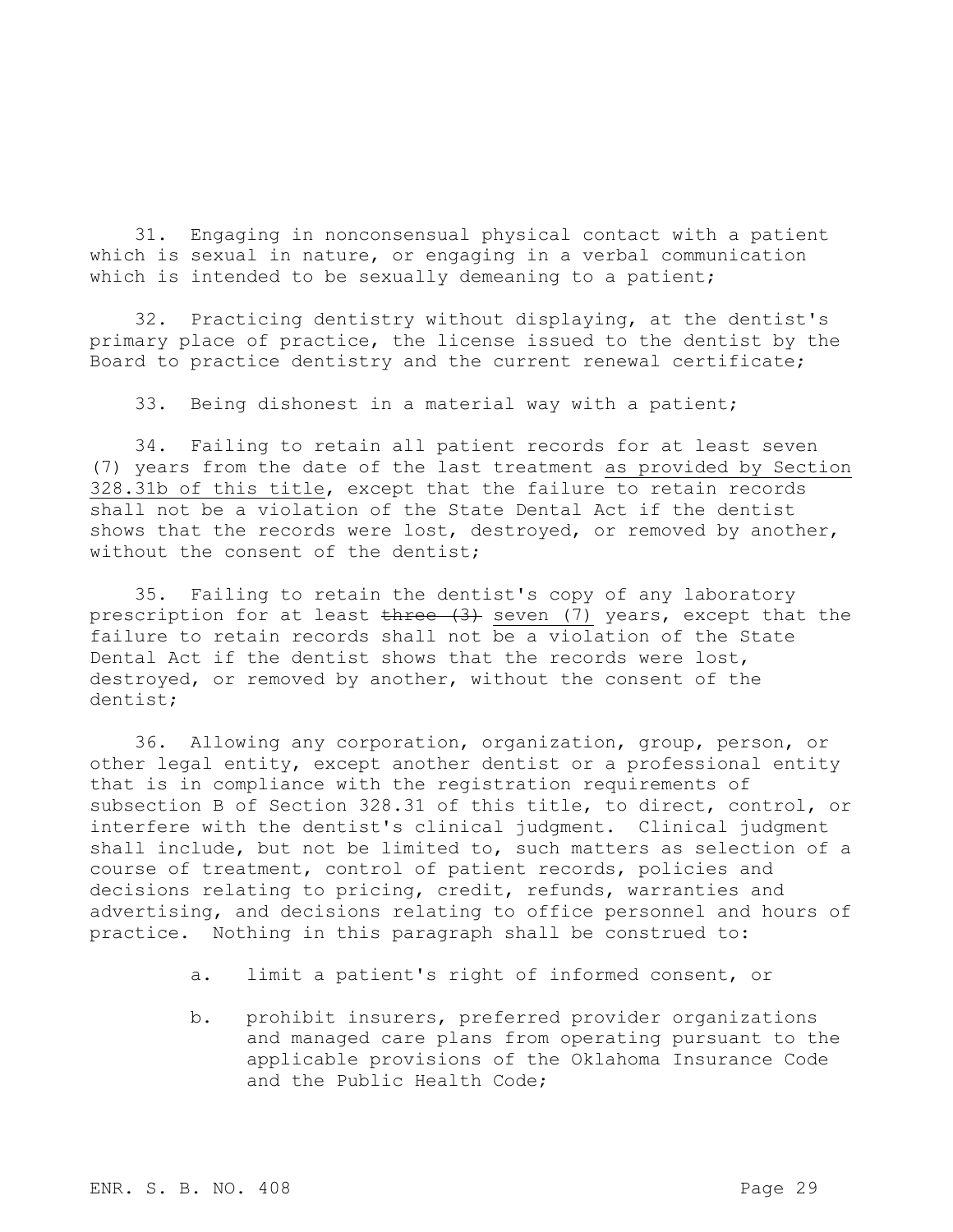37. Violating the state dental act of another state resulting in a plea of guilty or nolo contendere, conviction or suspension or revocation or other sanction by another state board, of the license of the dentist under the laws of that state;

38. Violating or attempting to violate the provisions of the State Dental Act or the rules of the Board, a state or federal statute or rule relating to scheduled drugs, fraud, a violent crime or any crime for which the penalty includes the requirement of registration as a sex offender in Oklahoma as a principal, accessory or accomplice;

39. Failing to comply with the terms and conditions of an order imposing suspension of a license or placement on probation issued pursuant to Section 328.44a of this title;

40. Failing to cooperate during an investigation or providing false information, verbally or in writing, to the Board, the Board's investigator or an agent of the Board;

41. Having multiple administrative or civil actions reported to the National Practitioner Databank; or

42. Failing to complete an approved two-hour course on opioid and scheduled drug prescribing within one (1) year of obtaining a license or a violation of a law related to controlled dangerous substances including prescribing laws pursuant to Section 2-309D of Title 63 of the Oklahoma Statutes.

B. The provisions of the State Dental Act shall not be construed to prohibit any dentist from displaying or otherwise advertising that the dentist is also currently licensed, registered, certified $_{\tau}$  or otherwise credentialed pursuant to the laws of this state or a nationally recognized credentialing board, if authorized by the laws of the state or credentialing board to display or otherwise advertise as a licensed, registered, certified, or credentialed dentist.

SECTION 10. AMENDATORY 59 O.S. 2011, Section 328.33, as last amended by Section 5, Chapter 113, O.S.L. 2016 (59 O.S. Supp. 2020, Section 328.33), is amended to read as follows: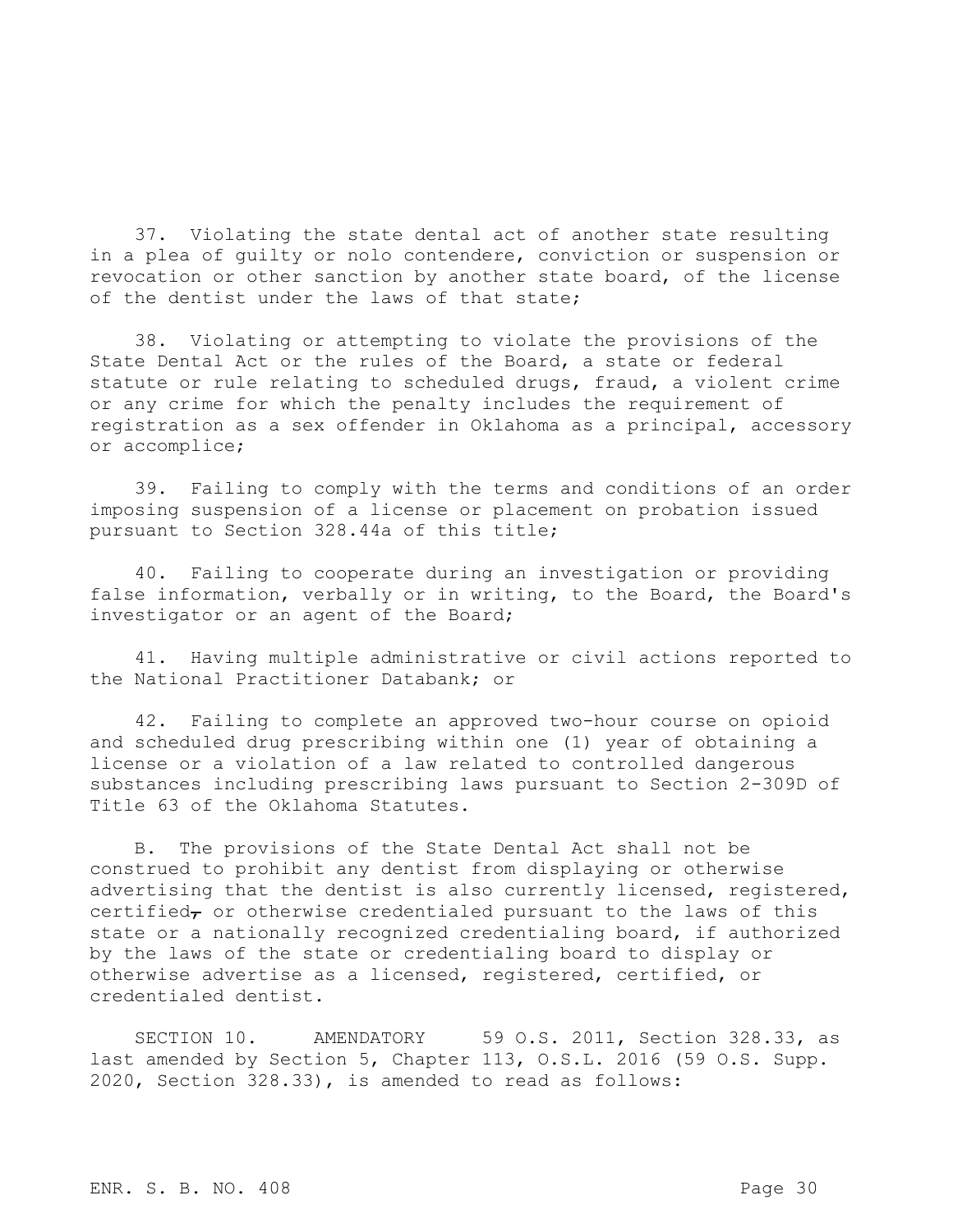Section 328.33. A. The following acts or occurrences by a dental hygienist shall constitute grounds for which the penalties specified in Section 328.44a of this title may be imposed by order of the Board of Dentistry or be the basis for denying a new applicant any license or permit issued by the Board:

1. Any of the causes now existing in the laws of the State of Oklahoma this state;

2. A violation of the provisions of the State Dental Act; or

3. A violation of the rules of the Board promulgated pursuant to the State Dental Act.

B. The Board shall also have the power to act upon a petition by a dental hygienist for reinstatement to good standing. The Board shall keep a record of the evidence and proceedings in all matters involving the revocation or suspension of a license or reprimand or probation of a dental hygienist. The Board shall make findings of fact and a decision thereon. The Board shall immediately forward a certified copy of the decision to the dental hygienist involved by registered mail to the last-known business address of the dental hygienist.

C. 1. The decision shall be final unless the dental hygienist appeals the decision as provided by the State Dental Act.

2. If an appeal is not timely taken, the decision shall be carried out by striking the name of the dental hygienist from the rolls, or suspending the dental hygienist for the period mentioned in issuing a reprimand, or otherwise acting as required by the decision.

D. The Board shall have power to revoke or suspend the license, reprimand, or place on probation a dental hygienist for a violation of one or more of the following:

1. Pleading guilty or nolo contendere to, or being convicted of, a felony, a misdemeanor involving moral turpitude $_{\tau}$  or a violation of federal or state controlled dangerous substances laws;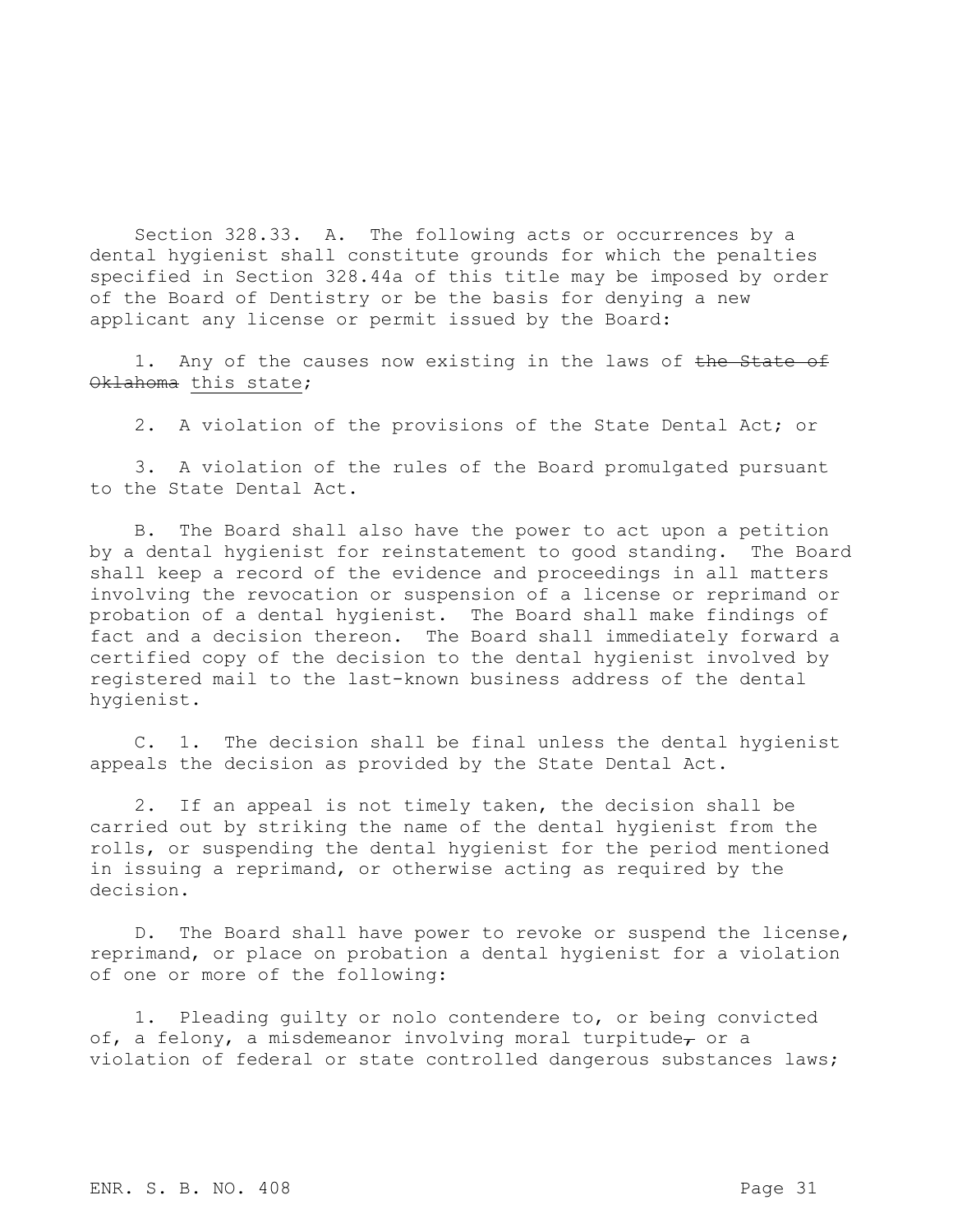2. Presenting to the Board a false diploma, license or certificate<sub> $\tau$ </sub> or one obtained by fraud or illegal means;

3. Being, by reason of persistent inebriety or addiction to drugs, incompetent to continue the practice of dental hygiene;

4. Has been guilty of dishonorable or unprofessional conduct;

5. Failure to pay registration fees as provided by the State Dental Act;

6. Is a menace to the public health by reason of communicable disease;

7. Being shown to be mentally incapacitated or has been admitted to a mental institution, either public or private, and until the dental hygienist has been proven to be mentally competent;

8. Being shown to be grossly immoral;

9. Being incompetent in the practice of dental hygiene;

10. Committing willful negligence in the practice of dental hygiene;

11. Being involuntarily committed for treatment for drug addiction to a facility, either public or private, and until the dental hygienist has been proven cured;

12. Practicing or attempting to practice dental hygiene in any place or in any manner other than as authorized by Section 328.34 of this title;

13. Claiming the use of any secret or patented methods or treatments with materials not approved by the Food and Drug Administration;

14. Making statements or advertising as having the ability to diagnose or prescribe for any treatment;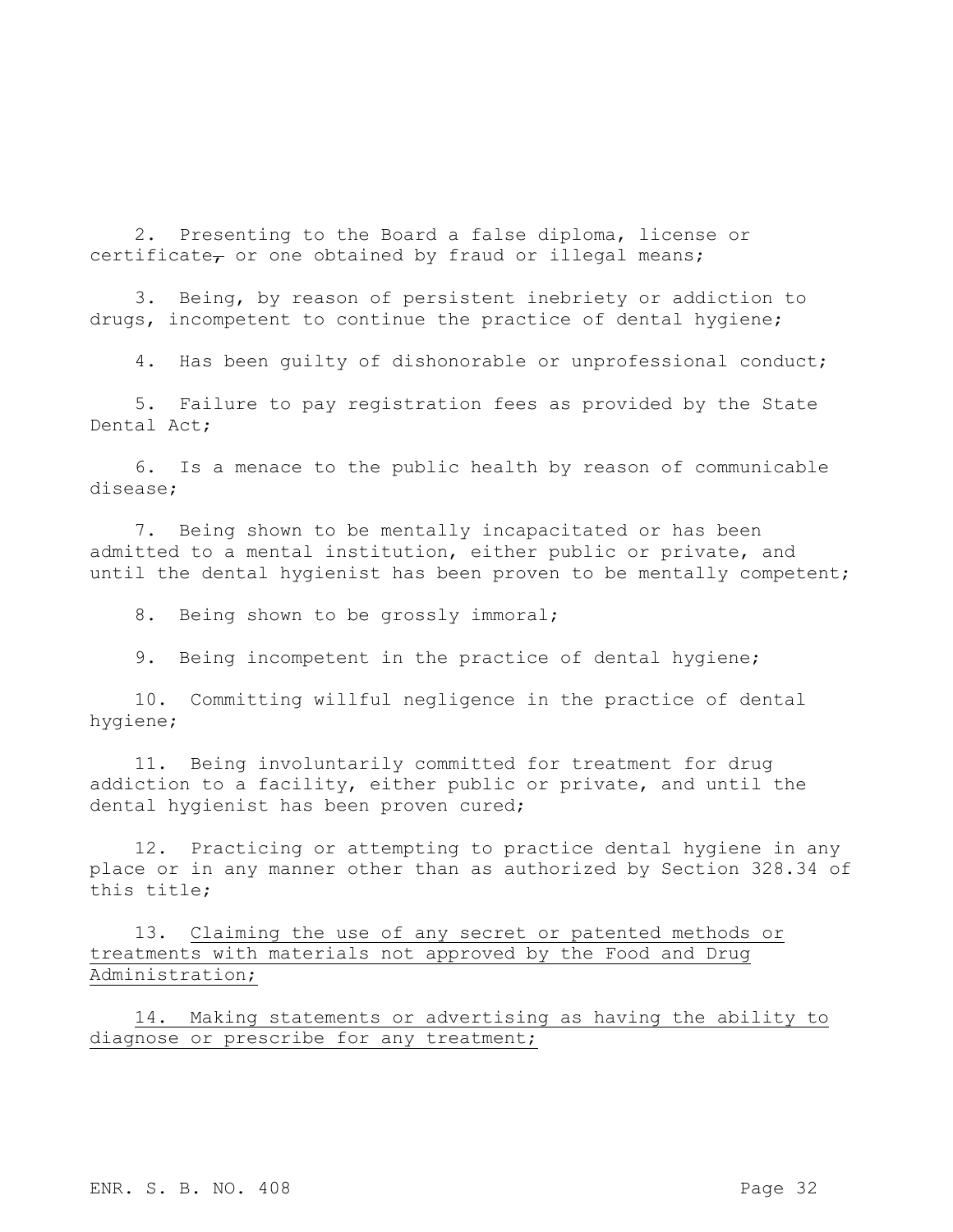15. Performing any services in the mouth other than those authorized by the Board of Dentistry pursuant to authority conferred by the State Dental Act;

16. Attempting to conduct a practice of dental hygiene in any place or in any manner other than as authorized by Section 328.34 of this title;

17. Attempting to use in any manner whatsoever any oral prophylaxis list, call list, records, reprints or copies of same or information gathered therefrom, or the names of patients whom he or she has formerly treated when serving as an employee in the office of a dentist for whom he or she was formerly employed;

18. Failing to keep prominently displayed in the office of the dentist for whom he or she is employed his or her current valid license renewal certificate;

19. Using or attempting to use in any manner whatsoever any oral prophylaxis list, call list, records, reprints or copies of same, or information gathered therefrom, of the names of patients whom such dental hygienist might have served in the office of a prior employer, unless such names appear upon the bona fide call or oral prophylaxis list of the present employer of the dental hygienist and were caused to so appear through the legitimate practice of dentistry, as provided for in the State Dental Act;

14. 20. Violating the state dental act of another state resulting in a plea of guilty or nolo contendere, conviction, or suspension or revocation of the license of the dental hygienist under the laws of that state;

15. 21. Violating or attempting to violate the provisions of the State Dental Act or the rules of the Board, as a principal, accessory or accomplice;

16. 22. Failing to comply with the terms and conditions of an order imposing suspension of a license or placement on probation issued pursuant to Section 328.44a of this title; or

17. 23. Any violation that would otherwise be a violation for a dentist under Section 328.32 of this title.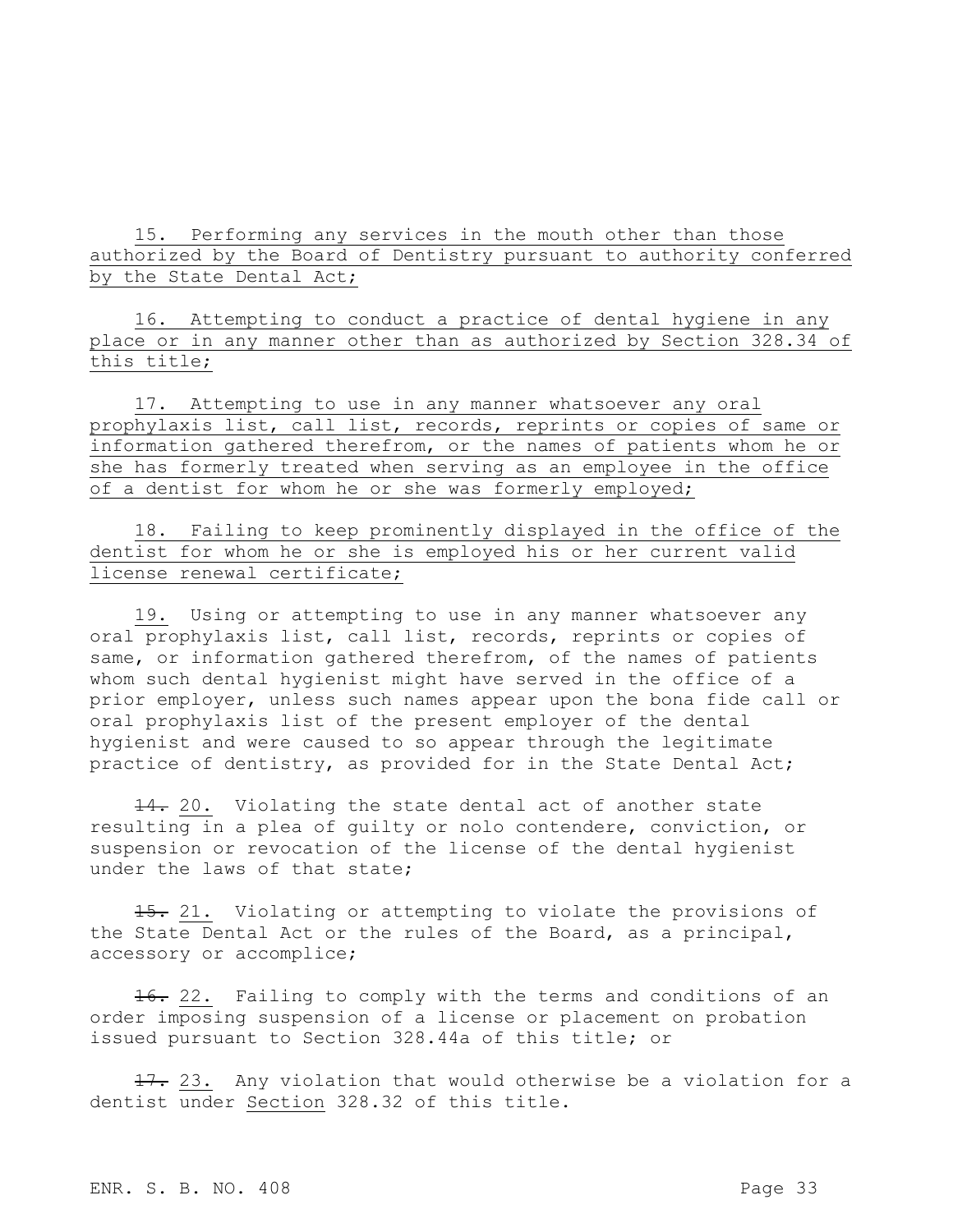E. A dental hygienist may advertise that he or she is practicing in the office of the supervising dentist in which he or she is employed.

SECTION 11. AMENDATORY 59 O.S. 2011, Section 328.36a, is amended to read as follows:

Section 328.36a. A. A dentist may utilize a dental laboratory technician and a dental laboratory to perform or provide dental laboratory technology. Except as provided in subsection C of Section 328.36 of this title, a dentist who utilizes the services of a dental laboratory technician or dental laboratory shall furnish a laboratory prescription for each patient for whom a work product is prescribed.

B. Laboratory prescriptions issued by a dentist shall be on forms containing the minimum information required by subsection D of this section and shall be produced or printed by each dentist. Such forms shall be provided by the Board of Dentistry or downloaded from the Board's website. All forms shall be completed in full and signed by the prescribing dentist. The owner of a dental laboratory shall retain each original laboratory prescription received from a prescribing dentist and produce the document for inspection and copying by a member of the Board or by an agent or employee of the Board, for a period of  $t$ hree  $(3)$  seven  $(7)$  years from the date of the laboratory prescription. The prescribing dentist shall retain the duplicate copy of each laboratory prescription and produce the document for inspection and copying by a member of the Board or by an agent or employee of the Board, for a period of  $t$ hree  $(3)$  seven (7) years from the date of the laboratory prescription.

C. The patient's name or the identification number of the laboratory prescription shall appear on all dental models and correspond to all dental restorations, appliances or other devices being constructed, reproduced or repaired. Any dental model, restoration, appliance or other device in the possession of a dental laboratory technician or dental laboratory without a laboratory prescription and corresponding number on the model, restoration, appliance or device shall be prima facie evidence of a violation of the State Dental Act. After completion, the prescribed work product shall be returned by the dental laboratory technician or dental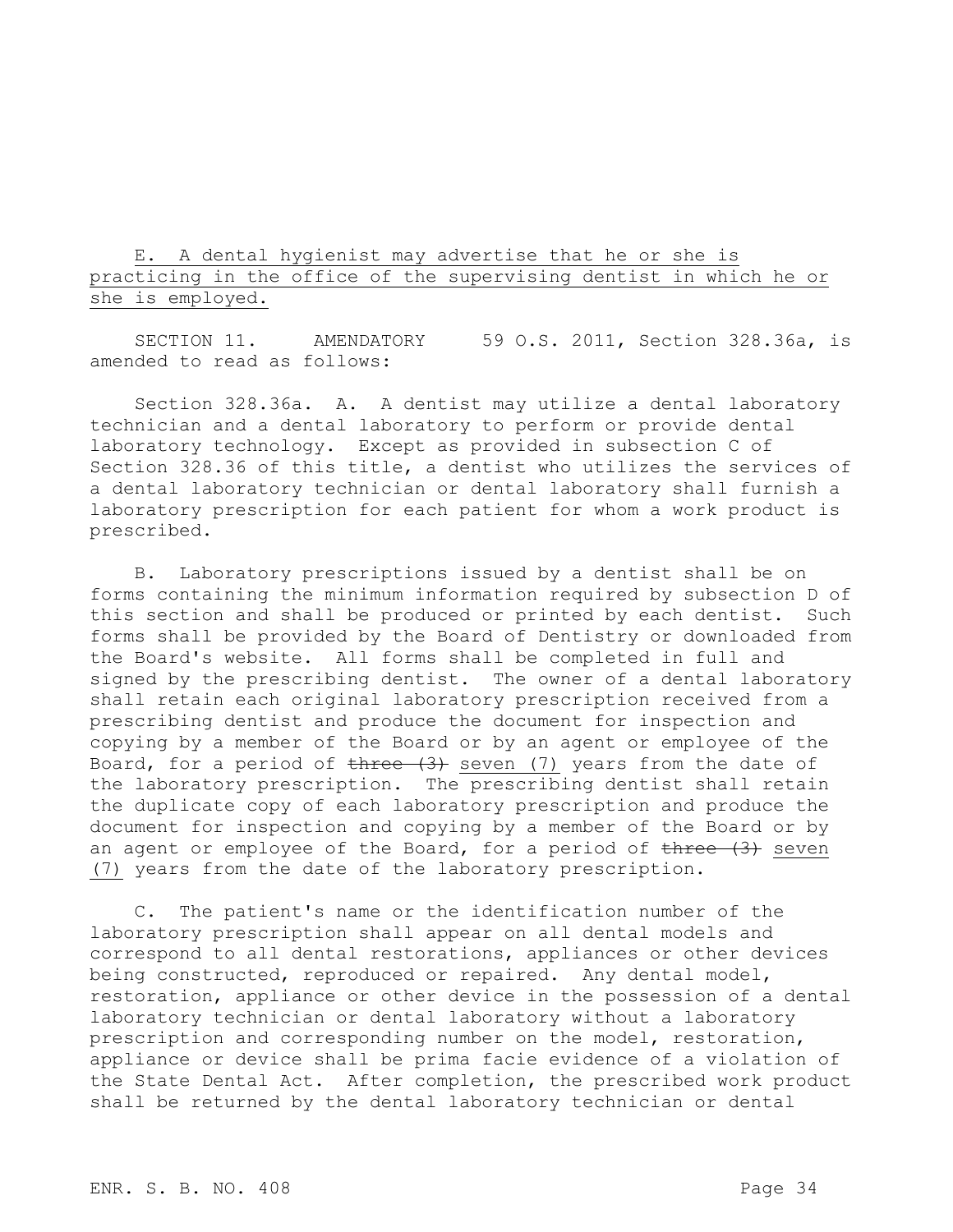laboratory to the prescribing dentist or the dental office of the dentist with the name or number of the laboratory prescription accompanying the invoice.

D. At a minimum, prescriptions shall contain the following information:

1. The name and address of the dental laboratory;

2. The patient's name and/or identifying number. In the event such identifying number is used, the name of the patient shall be written on a copy of the prescription retained by the dentist;

3. A description of the work to be completed with diagrams, if applicable;

4. A description of the type of materials to be used;

5. The actual date on which the authorization or prescription was written or completed;

6. The signature in ink or by electronic method of the dentist issuing the prescription and the state license number and address of such dentist; and

7. A section to be completed by the dental laboratory and returned to the issuing dentist that shall disclose all information and certify that the information is accurate by including the signature of a reasonable part of the primary contractor.

E. The Board shall make readily available a sample form on the Board's website for use by any licensee at no cost.

F. A dentist may produce, transfer and retain copies of the form electronically.

G. A dentist may refer a patient to a dental laboratory for the purpose of selecting the shading or matching shades of a prosthetic device being prepared for the dentist to deliver to the patient. The dentist must maintain a copy of the prescription written for the laboratory.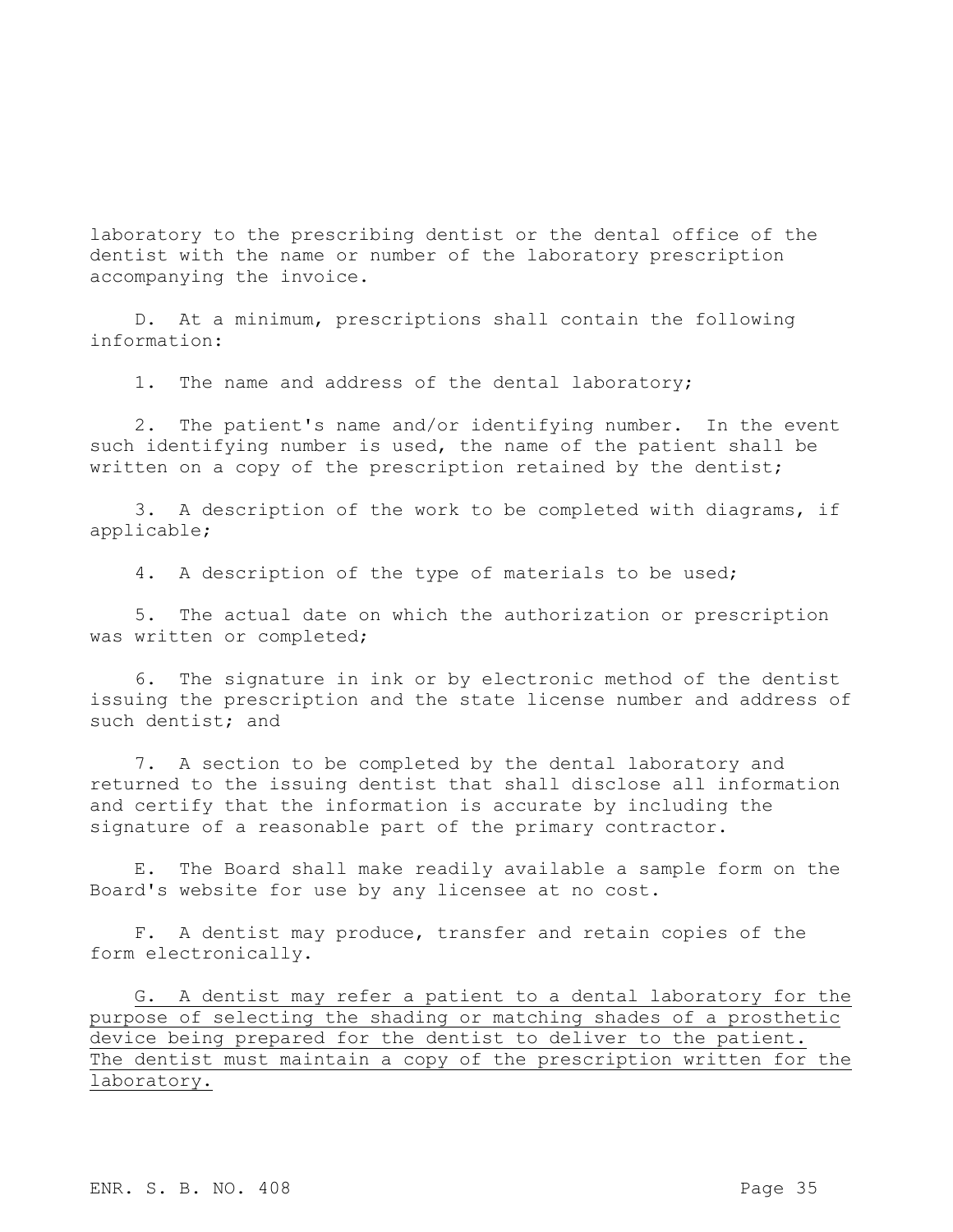SECTION 12. AMENDATORY 59 O.S. 2011, Section 328.41, as last amended by Section 9, Chapter 397, O.S.L. 2019 (59 O.S. Supp. 2020, Section 328.41), is amended to read as follows:

Section 328.41. A. 1. On or before the last day of December of each year, every dentist, dental hygienist, dental assistant, oral maxillofacial surgery assistant and other licensee or permit holders previously licensed or permitted by the Board to practice in this state, with the exception of those listed in paragraph 2 of this subsection, shall submit a completed renewal application with information as may be required by the Board, together with an annual renewal fee established by the rules of the Board. Upon receipt of the annual renewal fee, the Board shall issue a renewal certificate authorizing the dentist, dental hygienist, dental assistant $_{\tau}$  or oral maxillofacial surgery assistant to continue the practice of dentistry or dental hygiene, respectively, in this state for a period of one (1) year. Every license or permit issued by the Board shall begin on January 1 and expire on December 31 of each year.

2. Beginning July 1, 2017, resident and fellowship permits shall be valid from July 1 through June 30 of each year and dental student intern permits shall be valid from August 1 through July 31 of each year.

B. Continuing education requirements shall be due at the end of each three-year period ending in 2019 as follows:

1. Beginning July 1, 2019, through June 30, 2021, continuing education requirements shall be due at the end of each two-year period as follows:

a. dentists.

C. 1. Continuing education requirements for a dentist or dental hygienist shall consist of:

- a. a live, in-person cardiopulmonary resuscitation class approved by the Board,
- b. an ethics class approved by the Board,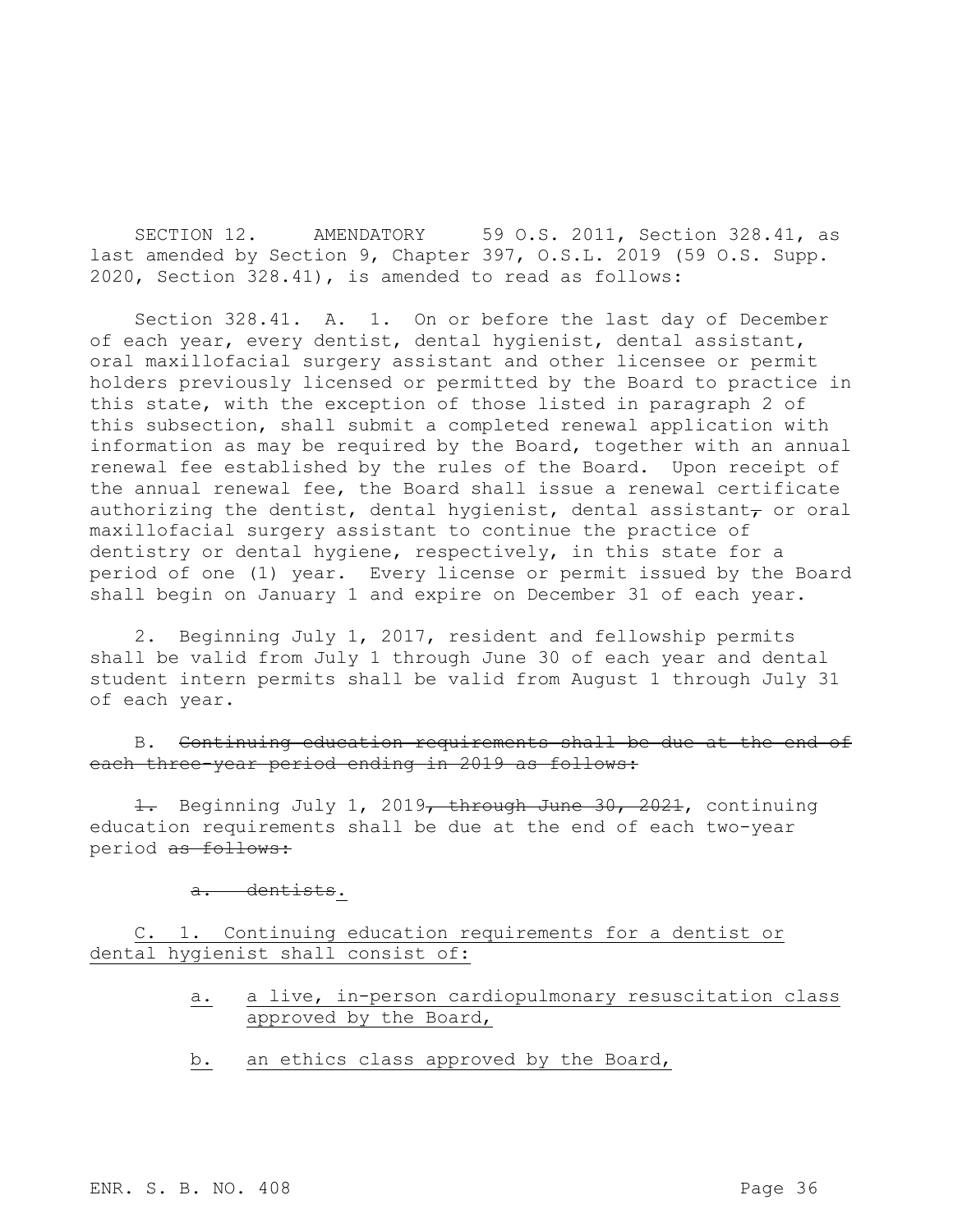- c. for a dentist, two (2) hours of opioid and scheduled drug prescribing classes, and
- d. any combination of the following:
	- (1) completion of classes at a university, college or technology center school accredited by the Commission on Dental Accreditation (CODA) or college courses related to dentistry, which shall count equal to credit hours received on a transcript,
	- (2) teaching one or more classes at a school or program accredited by CODA, for which the dentist or dental hygienist shall receive credit for the semester credit hours and one (1) hour of credit per eighteen (18) hours of clinical instruction,
	- (3) publishing papers, presenting clinics and lecturing, for which the dentist or dental hygienist shall receive six (6) credit hours for each hour of the original presentation and hourfor-hour credit for a subsequent presentation of the same material. No more than fifty percent (50%) of total required continuing education hours may be fulfilled by activities described in this division,
	- (4) a scientific-based medical treatment and patient care class approved by the Board,
	- (5) any health-related program sponsored by the Veterans Administration or Armed Forces provided at a government facility,
	- (6) formal meetings by national or state professional organizations for dental providers, or university-sponsored professional alumni clinical meetings approved by the Board,
	- (7) organized study clubs,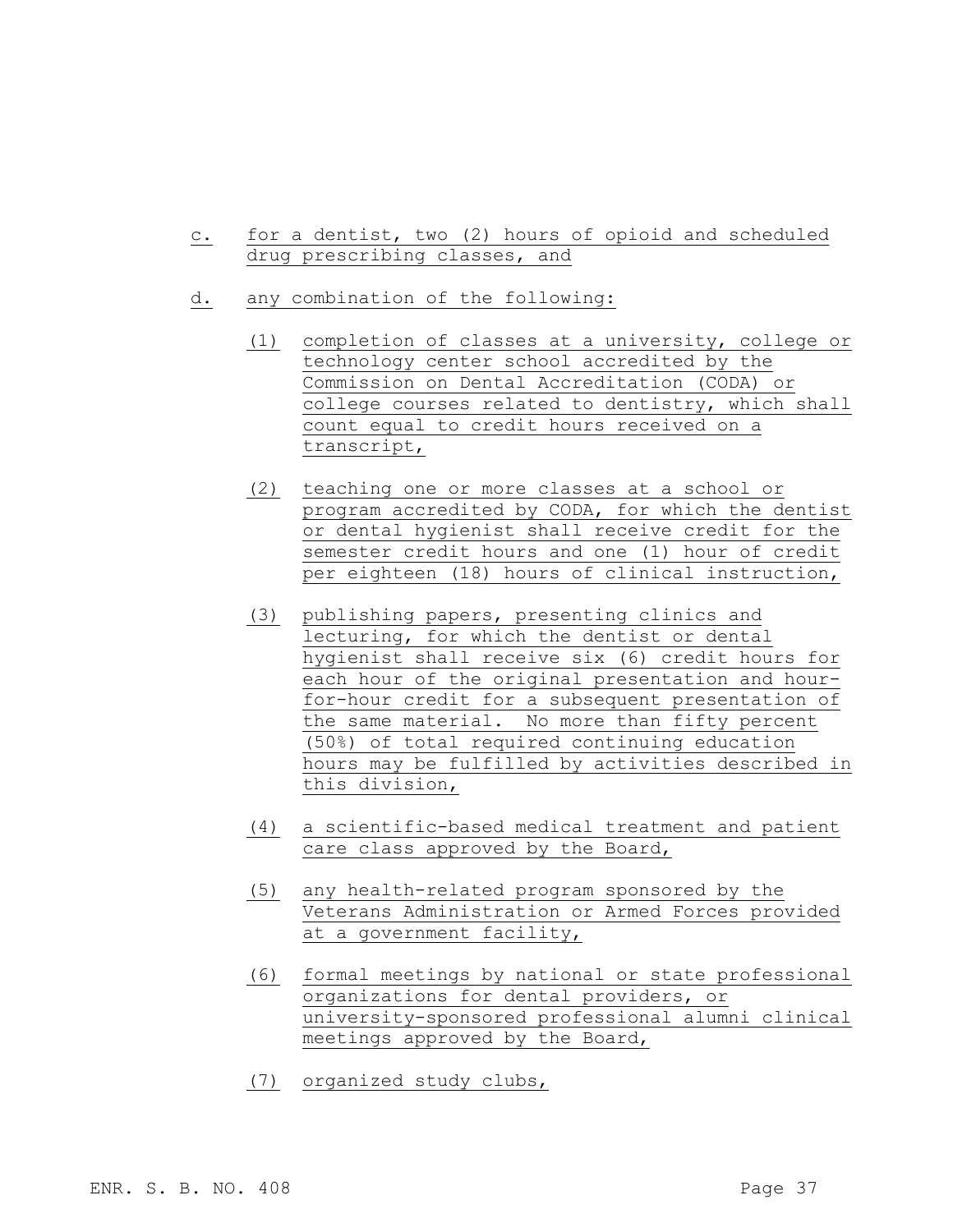- (8) uncompensated volunteer work at an event approved by the Board not to exceed seven (7) hours for a dentist or four (4) hours for a dental hygienist, or
- (9) practice-management-related courses not to exceed four (4) hours for a dentist or two (2) hours for a dental hygienist.

2. Full-time graduate study, internships, residencies and dentists and dental hygienists engaged in a full-time program accredited by CODA shall be exempt from continuing education for a continuing education year per academic year completed.

3. New graduates of dental and hygiene programs shall not be required to complete continuing education for the first year after graduation. Continuing education requirements for dentists and dental hygienists who are new graduates shall begin July 1 of the calendar year following the year of graduation. Hours shall be prorated by year of new licensure.

D. 1. Dentists shall complete forty (40) hours, including a one-time two-hour opioid and scheduled drug prescribing class,

> b. hygienists of continuing education with no more than twenty (20) hours to be completed online. Hygienists shall complete twenty (20) hours<sub> $\tau$ </sub> of continuing education with no more than ten (10) hours to be completed online. Interactive classes or webinar classes may, at the discretion of the Board, count as in-person.

c. oral

2. Oral maxillofacial surgery assistants shall complete eight (8) hours<sub>7</sub> of continuing education including one (1) hour of infection control.

d. dental

3. Dental assistants shall have complete two (2) hours of infection control, and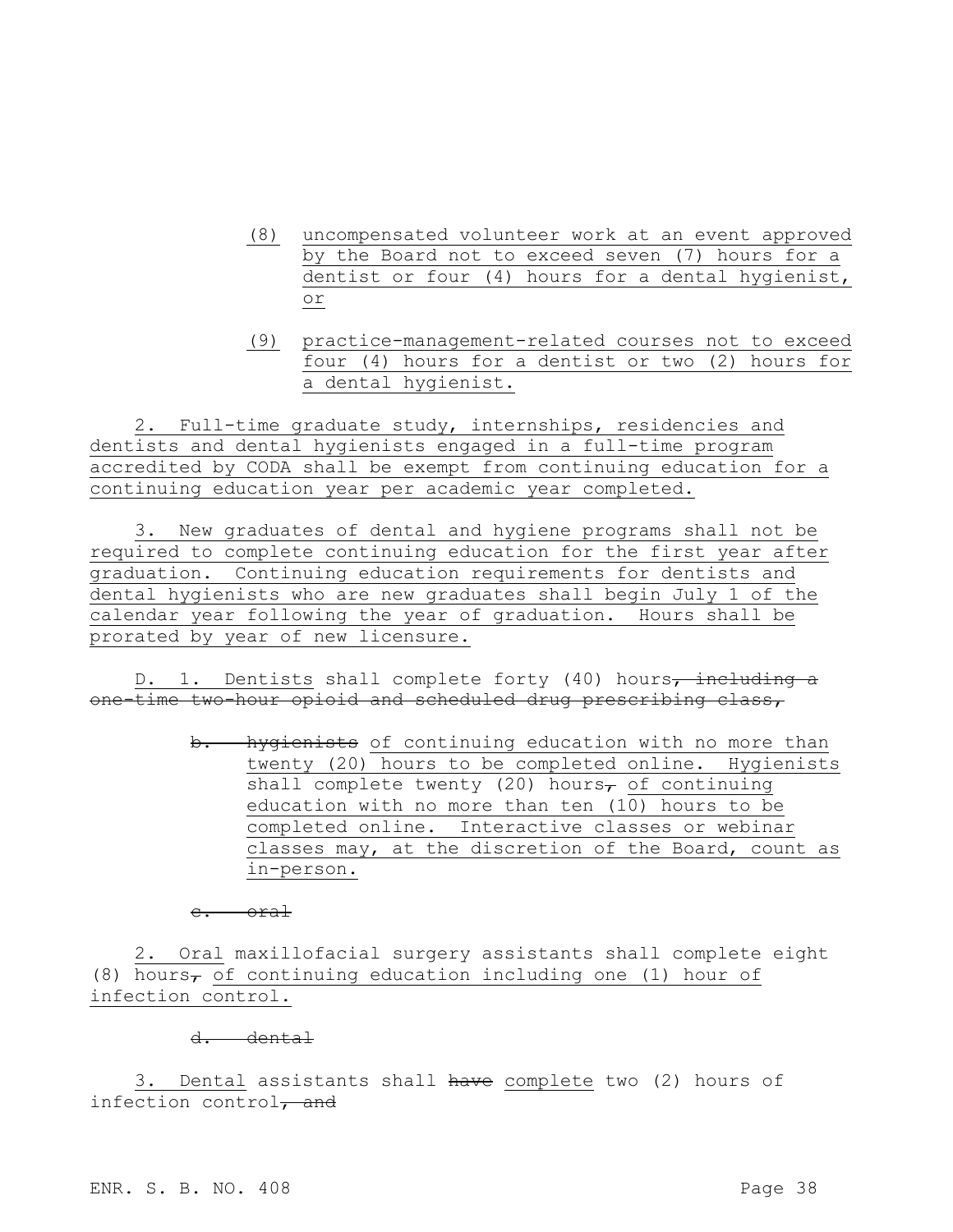e. any.

4. Any newly licensed dentist shall complete a two-hour opioid and scheduled drug prescribing class within one (1) year of obtaining licensure:

2. Any newly licensed dentist shall complete a two-hour opioid and scheduled drug prescribing class within one (1) year of obtaining licensure; and

3. Beginning in 2020, continuing education requirements shall be due at the end of each two-year period as follows:

- a. dentists shall complete forty (40) hours, including a one-time, two-hour opioid and scheduled drug prescribing class,
- b. hygienists shall complete twenty (20) hours,
- c. OMS assistants shall complete eight (8) hours, and
- d. dental assistants shall have two (2) hours of infection control.

C. E. Upon failure of a dentist, dental hygienist, dental assistant $_{\tau}$  or oral maxillofacial surgery assistant to pay the annual renewal fee within two (2) months after January 1, the Board shall notify the dentist, dental hygienist, dental assistant, or oral maxillofacial surgery assistant in writing by certified mail to the last-known mailing address of the dentist, dental hygienist, dental assistant $_{\tau}$  or oral maxillofacial surgery assistant as reflected in the records of the Board.

 $\overline{D}$ . F. Any dentist, dental hygienist, dental assistant, or oral maxillofacial surgery assistant whose license or permit is automatically canceled by reason of failure, neglect or refusal to secure the renewal certificate may be reinstated by the Board at any time within one (1) year from the date of the expiration of the license, upon payment of the annual renewal fee and a penalty fee established by the rules of the Board. If the dentist, dental hygienist, dental assistant, or oral maxillofacial surgery assistant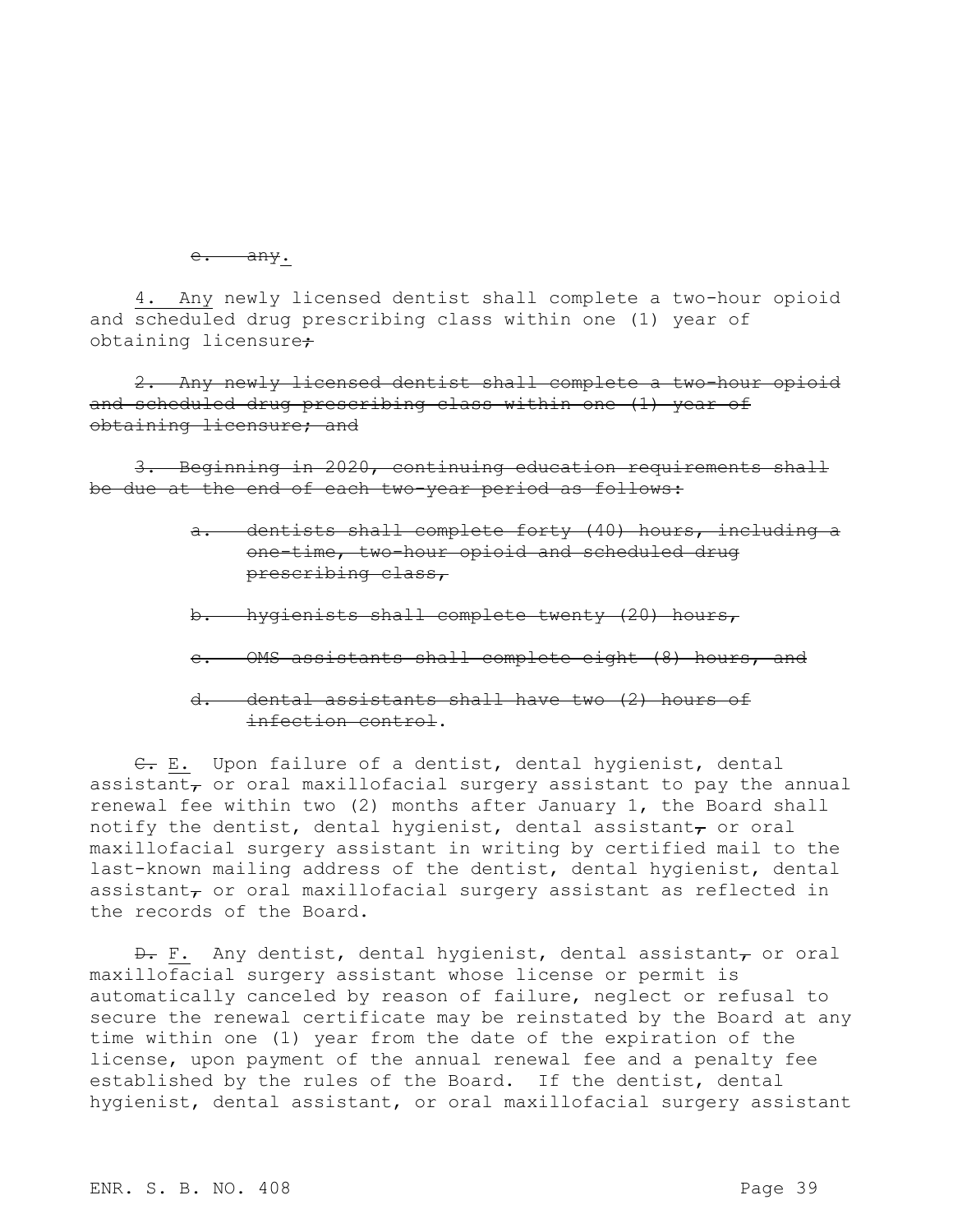does not apply for renewal of the license or permit and pay the required fees within one (1) year after the license has expired, then the dentist, dental hygienist, dental assistant $_{\tau}$  or oral maxillofacial surgery assistant shall be required to file an application for and take the examination or other requirements provided for in the State Dental Act or the rules promulgated by the Board before again commencing practice.

E. G. The Board, by rule, shall provide for the remittance of fees otherwise required by the State Dental Act while a dentist or dental hygienist is on active duty with any of the Armed Forces of the United States.

F. H. In case of a lost or destroyed license or renewal certificate and upon satisfactory proof of the loss or destruction thereof, the Board may issue a duplicate, charging therefor a fee established by the rules of the Board.

G. I. A dentist, dental hygienist, oral maxillofacial surgery assistant or dental assistant that is in good standing and not under investigation that notifies the Board in writing of a voluntary nonrenewal of license or requests retirement status shall have a right to renew or reinstate his or her license within five (5) years from the date of notice. The Board may require any training or continuing education requirements to be met prior to reinstatement.

H. J. A dentist, dental hygienist, oral maxillofacial dental assistant or dental assistant that has not had an active license or permit in excess of five (5) years shall be required to apply as a new applicant.

 $\pm$ . K. Any application for a license or permit that has remained inactive for more than one (1) year shall be closed.

SECTION 13. AMENDATORY 59 O.S. 2011, Section 328.48, is amended to read as follows:

Section 328.48. It shall be the duty of the Board of Dentistry, annually, to have prepared a statement showing the total amount of receipts and expenditures of the Board for the preceding twelve (12) months. The statement shall be properly certified under oath by the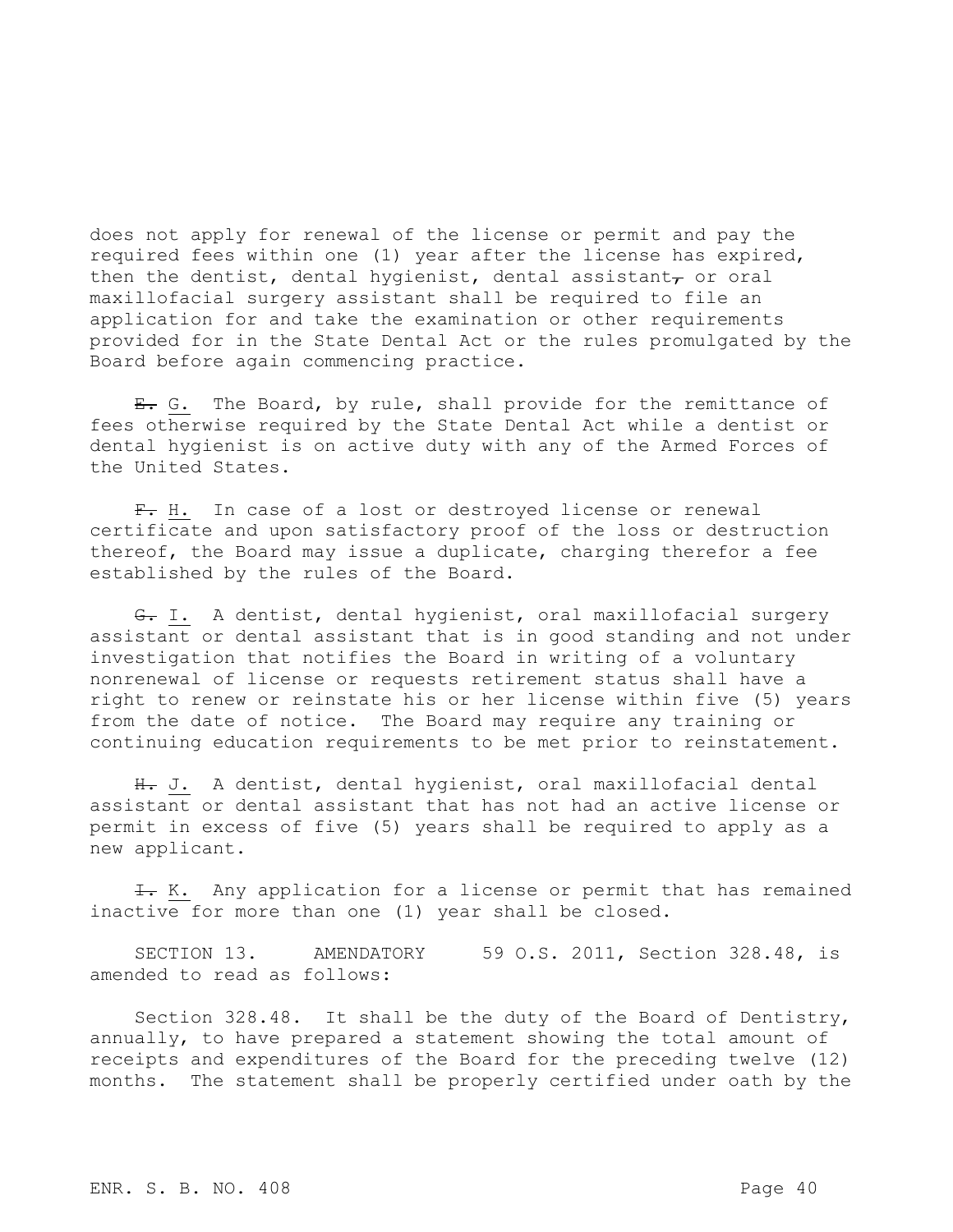president and secretary-treasurer Executive Director of the Board to the Governor of this state and may be sent electronically.

SECTION 14. AMENDATORY Section 13, Chapter 270, O.S.L. 2012 (59 O.S. Supp. 2020, Section 328.54), is amended to read as follows:

Section 328.54. A. Any person conducting a diagnosis for the purpose of prescribing medication or treatment or any other action determined to be a dental practice as defined by the State Dental Act, via the Internet or other telecommunications device on any patient that is physically located in this state shall hold a valid Oklahoma state dental license.

B. A dentist holding a valid dental license in Oklahoma may consult, diagnose and treat a patient of record via synchronous or asynchronous telecommunication between the patient and dentist. The dentist must record all activities relating to teledentistry in the patient record and must have an office location in Oklahoma available for follow-up treatment and maintenance of records.

SECTION 15. NEW LAW A new section of law to be codified in the Oklahoma Statutes as Section 328.57 of Title 59, unless there is created a duplication in numbering, reads as follows:

A. Upon the declaration by governmental officials of a health pandemic or a state or federal disaster or emergency, dentists and dental hygienists and dental assistants working under the supervision of a dentist or physician, acting in good faith, shall be considered to be acting within the scope of their profession when providing all needed care during such a declared local, state or national emergency, and shall be allowed to perform services requested of them.

B. Dentists are authorized to administer vaccinations. All dentists shall comply with Centers for Disease Control and Prevention or State Department of Health documentation if required.

C. Dental hygienists are authorized to administer vaccinations while working under the general supervision of a physician as defined by subsection C of Section 725.2 of Title 59 of the Oklahoma Statutes.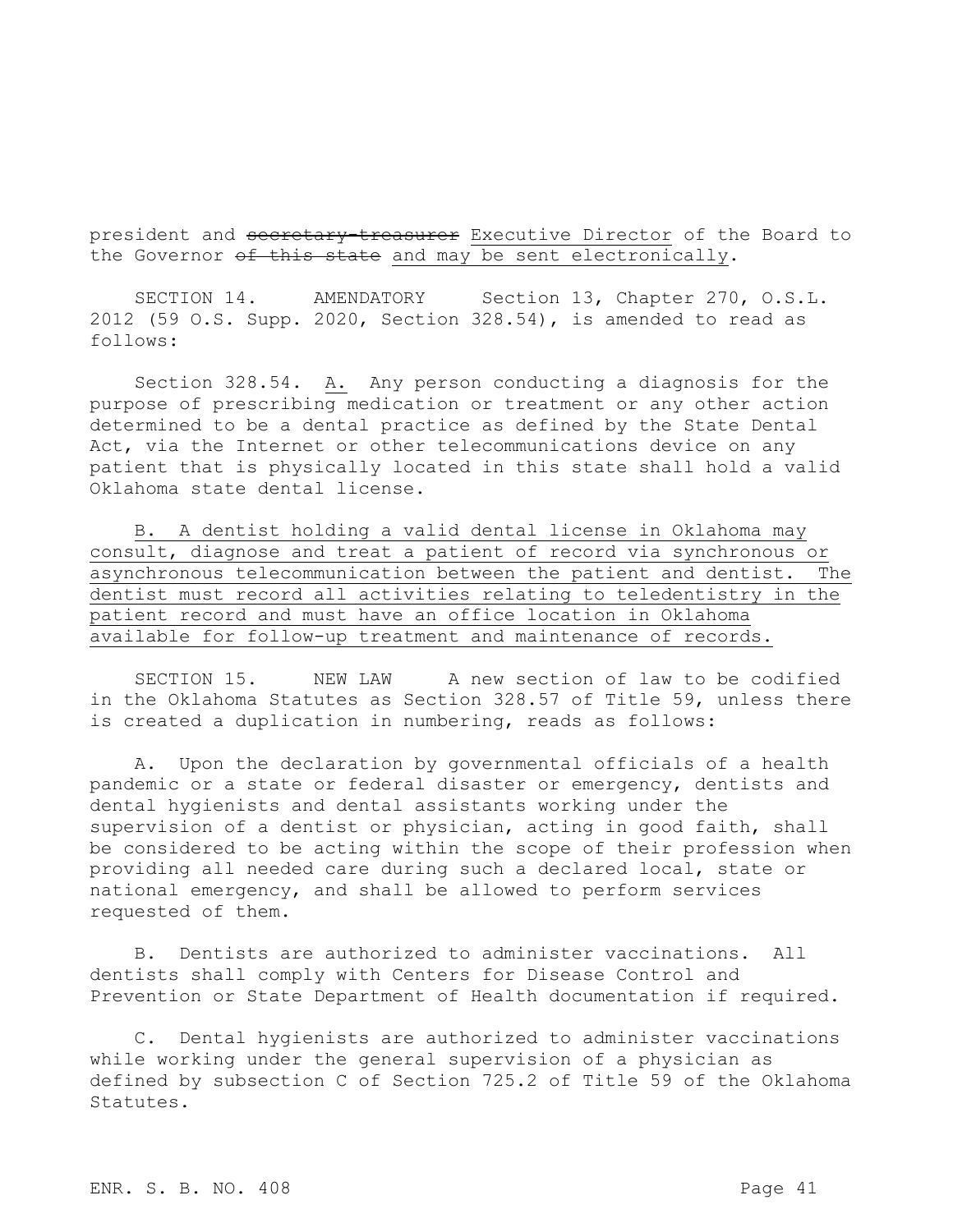SECTION 16. REPEALER 59 O.S. 2011, Section 328.29, is hereby repealed.

SECTION 17. REPEALER 59 O.S. 2011, Section 328.41, as last amended by Section 4, Chapter 428, O.S.L. 2019 (59 O.S. Supp. 2020, Section 328.41), is hereby repealed.

SECTION 18. It being immediately necessary for the preservation of the public peace, health or safety, an emergency is hereby declared to exist, by reason whereof this act shall take effect and be in full force from and after its passage and approval.